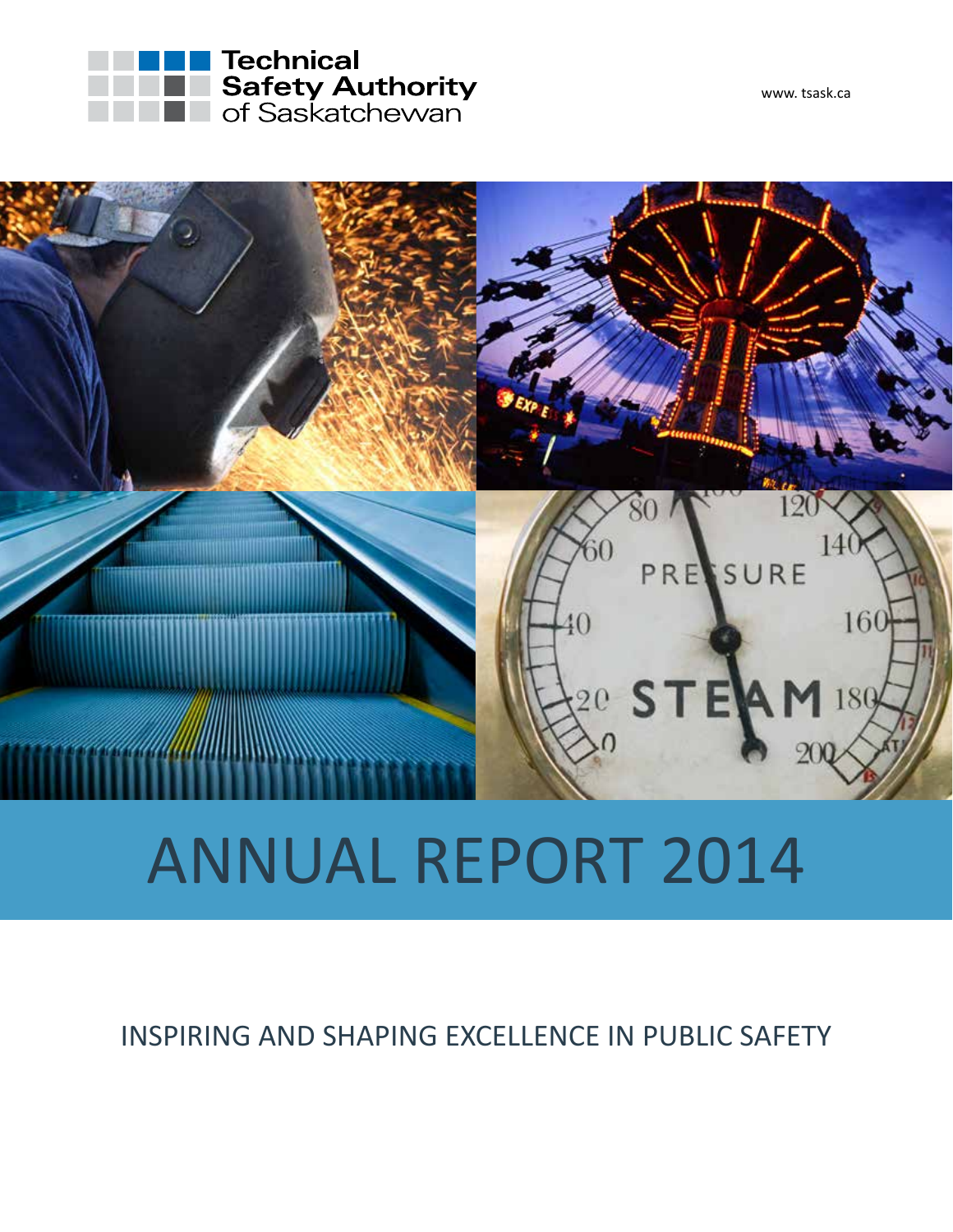# Vision

Recognized as a leading safety authority - a Saskatchewan service provider, inspiring and shaping excellence in public safety.

## Mission

In collaboration with owners, operators and the industry, TSASK provides professional safety, educational and regulatory services that instill a high level of confidence in our public safety system.

*"Since joining the organization in January 2013, a key objective was to create a culture that engages and aligns our people with our vision, mission and values and empowers them to deliver on our strategic priorities as a stand-alone, arm's length company. The result has been a more collaborative team with a shared focus on elevating our service delivery model to enhance our public safety goals and objectives on behalf of the Province of Saskatchewan."*  said CEO Bill Scott

## Core Values

### **Safety is Paramount**

We practice uncompromised safety in and through the services we deliver.

### **Integrity**

We are open, honest, ethical and transparent in our conduct.

### **Accountability**

We are committed to responsible, consistent and dependable actions.

### **Teamwork**

We believe in the strength of collaborative efforts.

### **Respect**

We treat colleagues, customers and stakeholders with respect.

### **Recognition**

We value and acknowledge the work, ideas, initiatives and contributions of our colleagues and customers.

### **Professional Service**

We add value to our customers through excellence in everything we do.

### **Continuous Learning**

We invest in our employees' learning, growth and transfer of knowledge to support continuous improvement.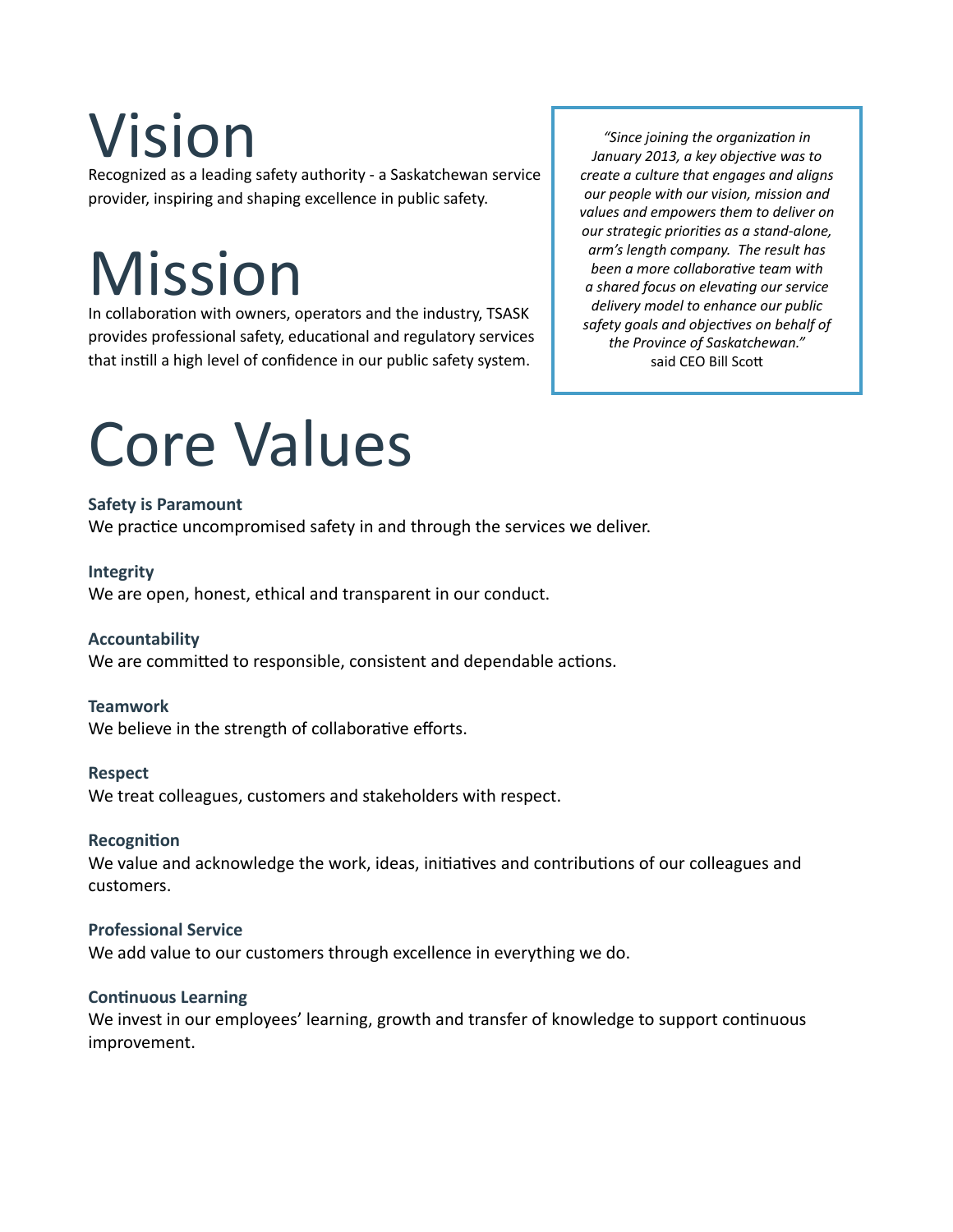### Table of Contents

### Introduction

| Message from the CEO        |  |
|-----------------------------|--|
| <b>Strategic Priorities</b> |  |

### **Overview**

| Management's Discussion of Financial & Operational Performance |    |
|----------------------------------------------------------------|----|
| 2013-14 Board of Directors                                     | 19 |

### Financial

| Management's Responsibility for the Financial Statements | 22 |
|----------------------------------------------------------|----|
| Independent Auditor's Report                             | 23 |
| <b>Financial Statements</b>                              | 24 |
| <b>Statement of Financial Position</b>                   | 24 |
| Statement of Operations and Changes in Net Assets        | 25 |
| <b>Statement of Cash Flows</b>                           | 26 |
| Notes to the Financial Statements                        | 27 |
|                                                          |    |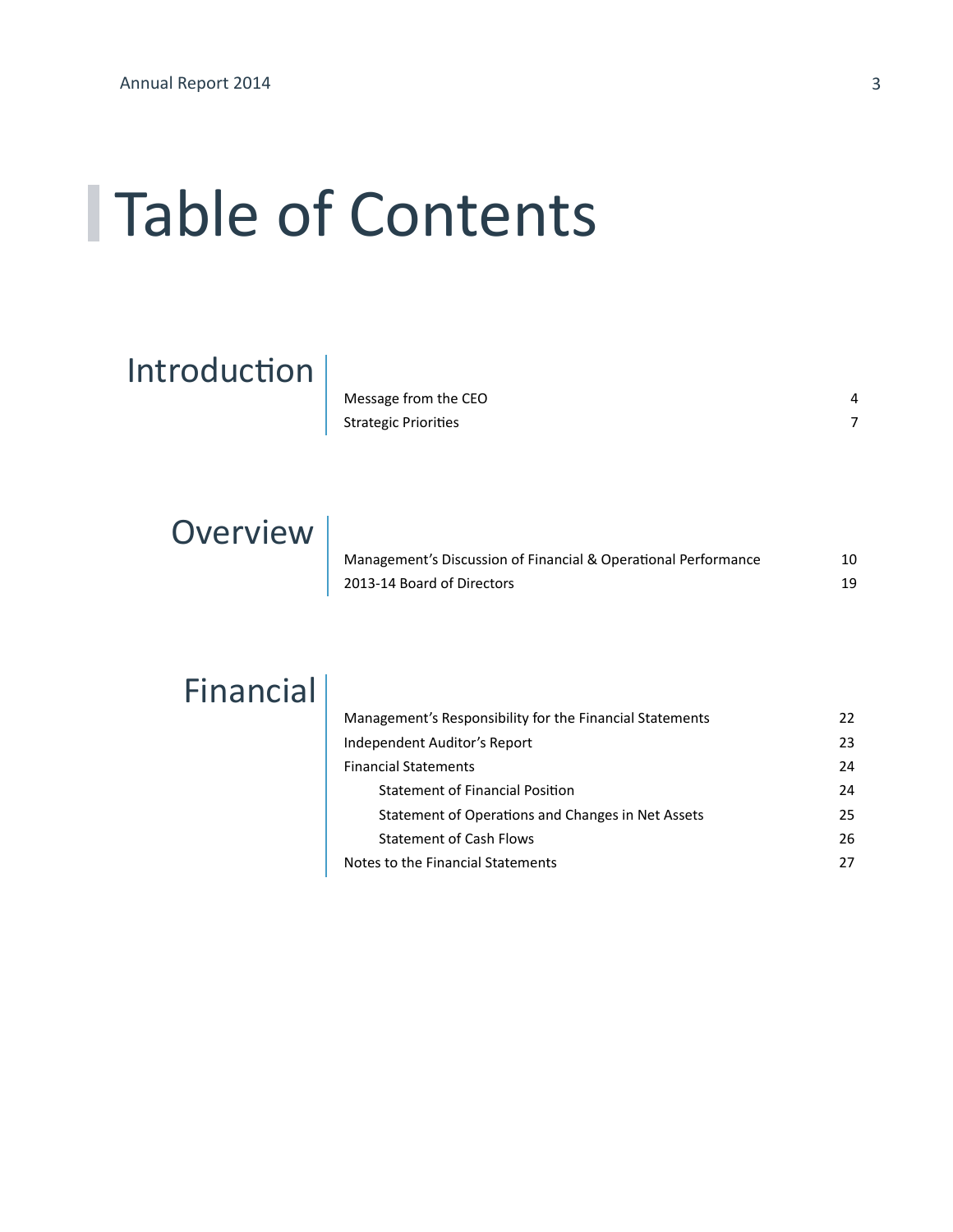### Message from the CEO

*"We have become a dynamic organization, elevating our partnerships with our customer base through well-accepted practices and a focus on engagement."*



### Bill Scott, CEO

I am pleased to present the Annual Report for the Technical Safety Authority of Saskatchewan (TSASK) for the 2013-14 fiscal year. This year was of strategic and operational importance as we embraced our mandate, and empowered our people to own our vision, mission and values.

Much work was focused internally, building better communication, succession and accountability processes to align our team with a broader mandate to deliver on our safety responsibilities. At the same time, we implemented strategies designed to build competencies that will advance TSASK's vision to become a nationally recognized authority shaping excellence in public safety.

We have become a dynamic organization, elevating our partnerships with our customer base through well-accepted practices and a focus on engagement. This work reflects our commitment to the Province as

*"The expertise and professionalism of TSASK's inspectors as members of our team investigating an incident was extremely valuable. The magnitude and complexity of the incident reinforced the need to build a strong team of subject matter experts to support safety standards in Saskatchewan. We achieved this objective by combining the talents of TSASK's Chief Inspector and his staff with Regina Fire & Protective Services investigators. We have now established a solid partnership that will advance our important mandate as we strive to educate and protect our provincial customers into the future."*

> Randy Ryba Fire Marshal Regina Fire and Protective Services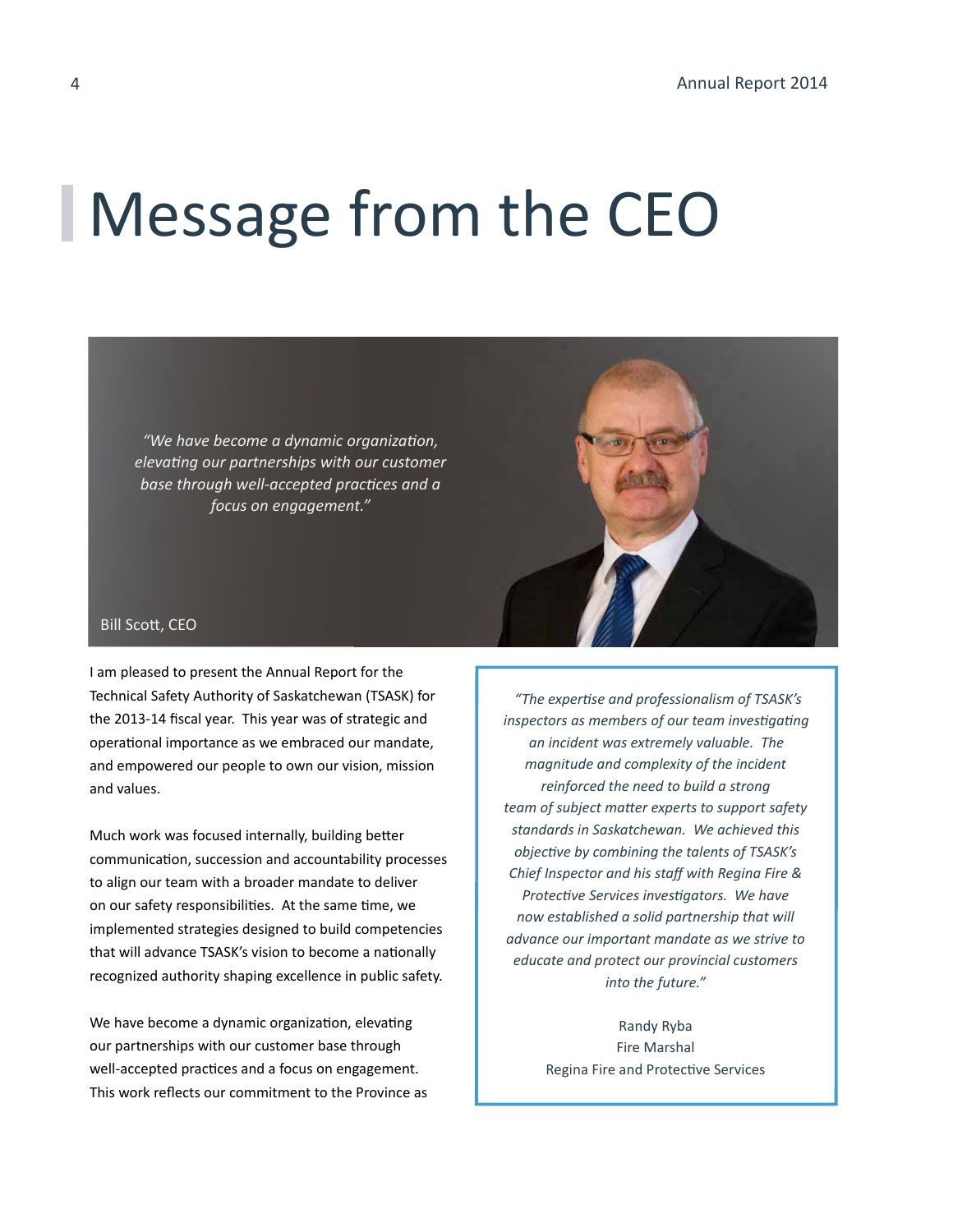defined in our mandate under the Safety Standards Agreement, as amended.

This year, we have had the opportunity to illustrate our commitment and contribution to Saskatchewan and our stakeholders. We have actively partnered with Regina Fire and Protective Services on a difficult and complex incident investigation. On our part, we were able to provide valuable information to Regina Fire and Protective Services investigators regarding pressure vessel standards and operation. As a result, we created a partnership founded on shared values that has allowed us to excel as a team while addressing an important matter of safety for a significant Saskatchewan company.

We have also been able to work with Saskatchewan educators to assist in the development of innovative on-line power engineering programs for high school students in the Province. This will be an important step in addressing the labour shortage in this very technical field. Students will receive training in the operation of steam boilers, pressure vessels, fired heaters and refrigeration equipment. The course developed by Prairie South School Division also involved SaskPower

 *"Prairie South School Division recognizes that our collaboration with TSASK and SaskPower will benefit students through local development and delivery of Introduction to Power Engineering high school credits. Our partnership delivers on the three R's: relevance, rigor and relationships to ensure learning outcomes meet industry competencies required of Level Five Power Engineering and Fireman's certifications. At the same time, our collective contribution addresses critical Saskatchewan labour market demands."*

> Barbara Compton Superintendent of School Operations Prairie South School Division

and will allow students to receive hands-on training in Coronach, Saskatchewan at the Poplar River Power Station. This trial project has proven to be very popular and we are pleased to have played a part in supporting the next generation of power engineers.

On a separate front, TSASK has been working closely with Mitsubishi Hitachi Power Systems Canada, Ltd., in Saskatoon to assist them in the pursuit of a new product line for their Saskatoon facility. To support their ongoing regulatory requirements, our team proactively

*"TSASK has been an engaged partner in Mitsubishi Hitachi Power Systems Canada's work to establish the provincial and national regulatory qualifications necessary to participate in the development of new technology and products for use in the nuclear and Liquid Natural Gas energy market sectors. TSASK consistently provides responsive and competent support in design review and authorized inspector services, which are critical to our work as a national manufacturer of pressure vessels and pressure piping for the power generation and energy market sectors."*

Tom Kishchuk, P. Eng. President and CEO Mitsubishi Hitachi Power Systems Canada, Ltd.

sought out the necessary certification to ensure that we have the capability to examine, license and register the equipment. This work would otherwise need to be sourced from out of province. Mitsubishi has been a long term customer and we are pleased to have found an additional method to support their operation. Operationally, it has been an extremely busy year for our company and I am very proud of the TSASK team. In addition to advancing our strategic priorities, our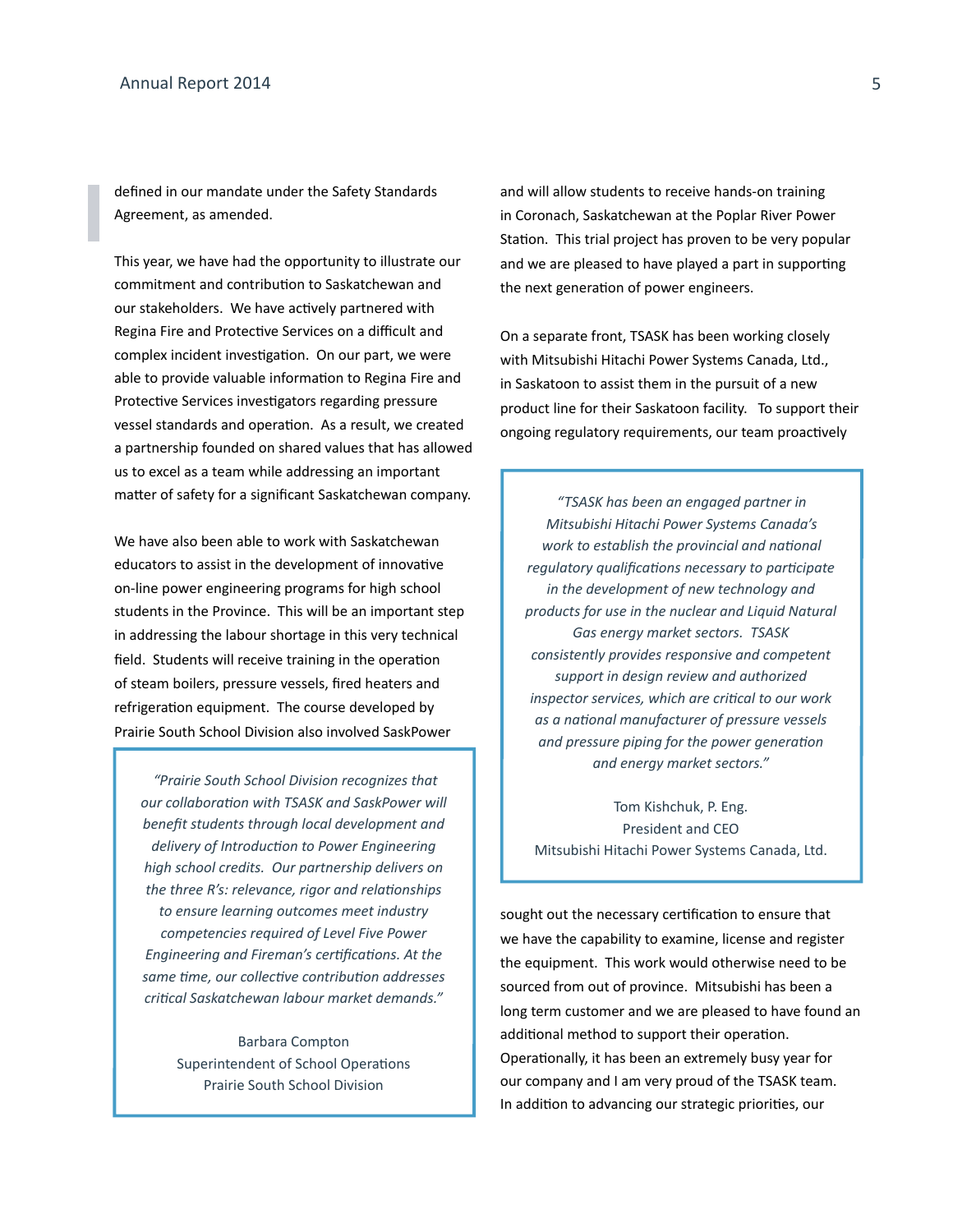people have been responsive in actively addressing the significant growth in demand for our services and adjusting priorities to meet our changing business needs.

During the year, TSASK conducted 14,393 inspections, delivering on our safety mandate. From a customer service perspective, we faced heightened demand for examinations. In response, we added additional exam sittings. We conducted 4,771 examinations in fiscal 2013-14 compared to 4,307 the prior year, an increase of 10.8%.

14,393 4,771

TOTAL INSPECTIONS

EXAMINATIONS

Financially, we continue to enjoy stable, predictable revenues supported by the growth of the provincial economy. To ensure financial viability in times of economic downturns and to protect against unforeseen circumstances, TSASK has restricted \$600,000 in a reserve. We are now in a position to cover operating costs for a four month period, consistent with the Safety Standards Agreement (SSA) we have with the Province of Saskatchewan.

As we look to the future, we will continue to focus on achieving the strategic priorities we have outlined for our stakeholders in this report. We are committed to investing in our people, expanding our knowledge base and engaging with our customers.

I want to take this opportunity to thank the entire TSASK team for your continued commitment to our organization. I extend a special acknowledgement to our Board of Directors who are providing stewardship and governance leadership. To all our stakeholders,

thank you for your ongoing support. We look forward to serving you as we strive to inspire and shape excellence in public safety.

Sincerely,

William J. Scott, CEO



*Inspiring and Shaping Excellence in Public Safety*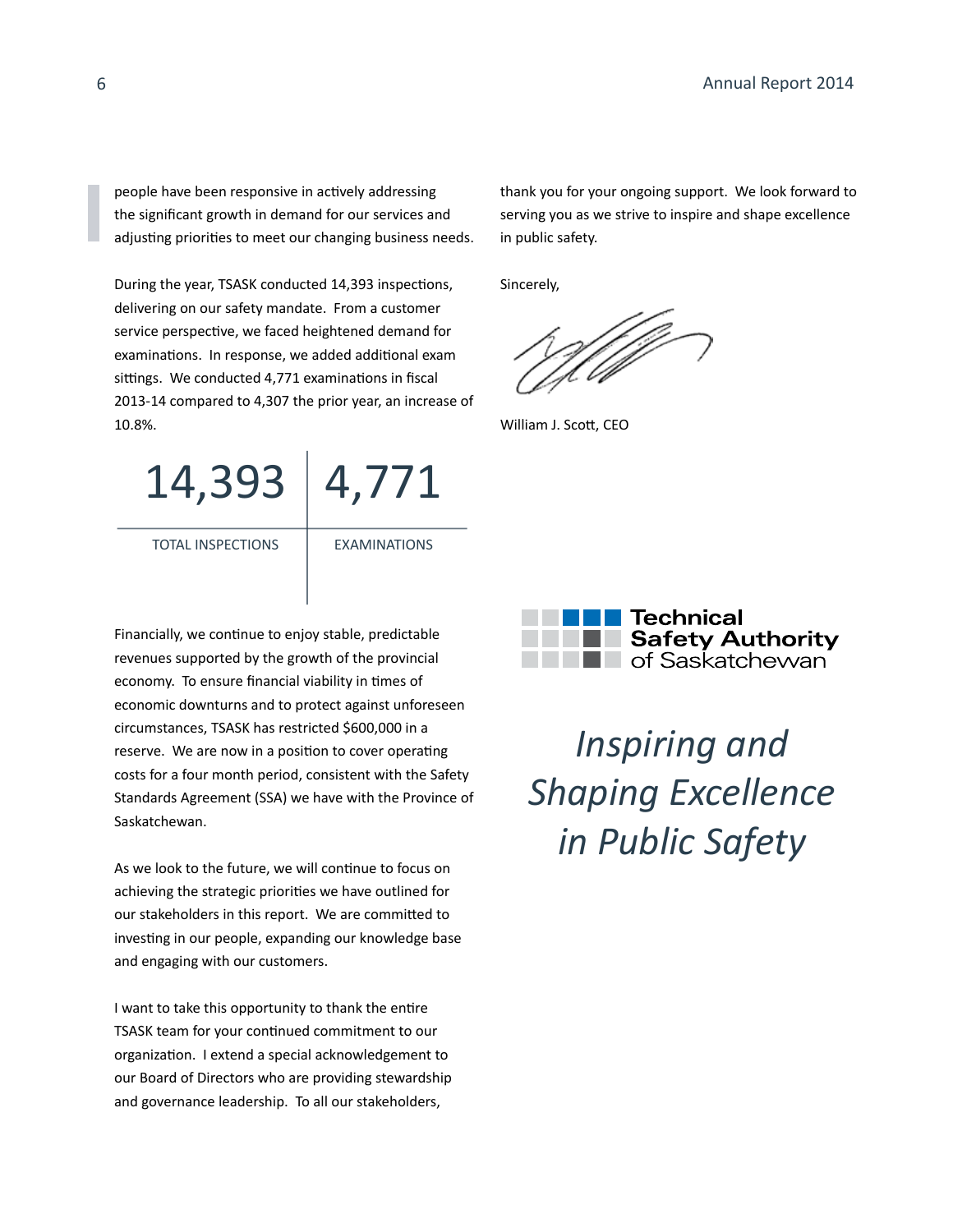### Strategic Priorities

During 2013-14, TSASK embarked on a comprehensive review of its goals, objectives and strategic priorities based upon our vision of "Inspiring and Shaping Excellence in Public Safety". Within this context, we have defined broad-based strategies for each line of business and specific action plans and measurements that will guide our actions over the next three years.

With safety being the core principle in everything we strive for, we re-defined our strategic map, identifying four strategic areas of focus.

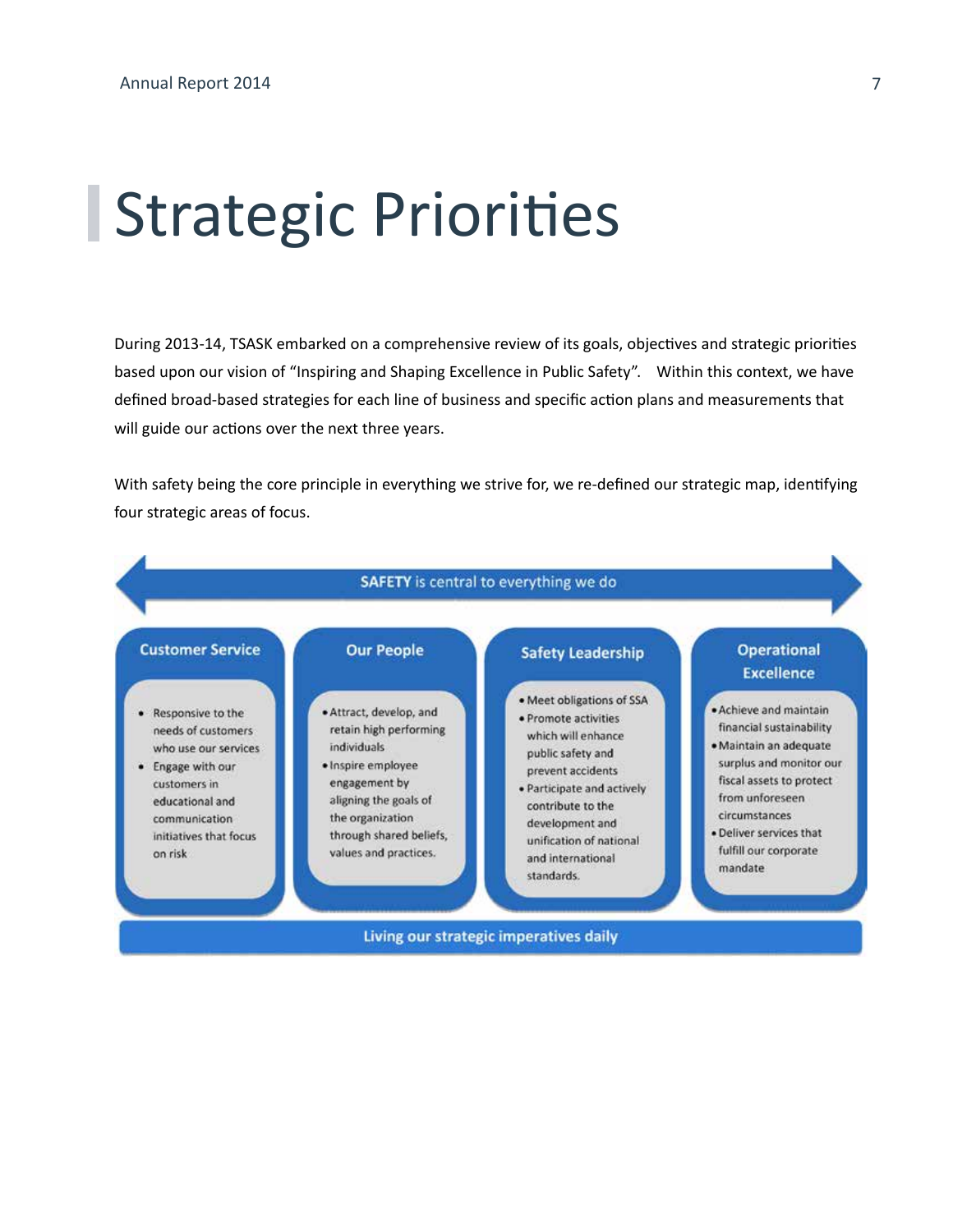### **CUSTOMER SERVICE**

Collaboration with our customers is a key element in continuing to provide professional safety, education and regulatory services that meet expectations while enhancing our public safety systems to broader industry. Engagement, communication and measurement are important strategic tools that help TSASK respond to the needs of our customer base.

| <b>Accomplishments</b>                                                                                                                                                                                                                                                                                                                                                                                                                                   | <b>Future Focus</b>                                                                                                                                                                                                                                                                                    |
|----------------------------------------------------------------------------------------------------------------------------------------------------------------------------------------------------------------------------------------------------------------------------------------------------------------------------------------------------------------------------------------------------------------------------------------------------------|--------------------------------------------------------------------------------------------------------------------------------------------------------------------------------------------------------------------------------------------------------------------------------------------------------|
| TSASK uses customer surveys and daily customer contact<br>to improve the experience, quality and efficiency of<br>what we do and to monitor our progress. We recently<br>undertook a website review and update to make this<br>tool more useful to customers and easier to navigate.<br>We also conduct ongoing process reviews related to all<br>aspects of our business in a collaborative manner to align<br>our services with customer expectations. | In the fall of 2014, it is TSASK's intention to conduct<br>a broadly based customer survey that will serve as<br>a benchmark for future assessments. As we move<br>forward, we also intend to enhance our key accounts<br>representation program and expand service options<br>within the new website. |

### **OUR PEOPLE**

TSASK is committed to attracting, developing and retaining high performing individuals. A culture of engagement and teamwork aligns our goals and improves retention through shared beliefs, values and practices. Given the highly technical nature of our business, investing in our people is a core requirement to ensure we achieve our long term goals and meet our obligations under the Safety Standards Agreement.

| <b>Accomplishments</b>                                                                                                                                                                                                                                                                                                                                                                                                                                                                                                                                                                                                                                                                                                                     | <b>Future Focus</b>                                                                                                                                                                                                                                                                                                                                                                                                                                                                                      |
|--------------------------------------------------------------------------------------------------------------------------------------------------------------------------------------------------------------------------------------------------------------------------------------------------------------------------------------------------------------------------------------------------------------------------------------------------------------------------------------------------------------------------------------------------------------------------------------------------------------------------------------------------------------------------------------------------------------------------------------------|----------------------------------------------------------------------------------------------------------------------------------------------------------------------------------------------------------------------------------------------------------------------------------------------------------------------------------------------------------------------------------------------------------------------------------------------------------------------------------------------------------|
| We invested significant time and effort in our human<br>resource practices - improving hiring processes,<br>including implementing selection criteria and testing,<br>which enabled us to fill vacant positions with quality<br>individuals. A slate of human resource policies were<br>rolled out to address workplace expectations and we<br>have enhanced employee development opportunities<br>through improved staff training. We also initiated<br>broad based management meetings to enhance<br>communication throughout the organization. The<br>success of this work was evidenced through results<br>of our first-ever employee engagement survey, which<br>yielded both a high level of participation & exceptional<br>ratings. | Going forward, we will build momentum by developing<br>mentorship and succession plans at all levels throughout<br>the organization, implementing more cross-functional<br>training to increase organization depth and knowledge.<br>At the same time, we will continue to standardize and<br>streamline our work processes. Finally, it is our intent to<br>implement an employee wellness program to enhance<br>individual wellness and work experience, while building<br>team spirit and commitment. |

### **SAFETY LEADERSHIP**

Public safety is a the core of TSASK's mandate. We are committed to delivering efficient, high quality service to enhance public safety and establish our leadership position by proactively participating and contributing to the development of national and international standards.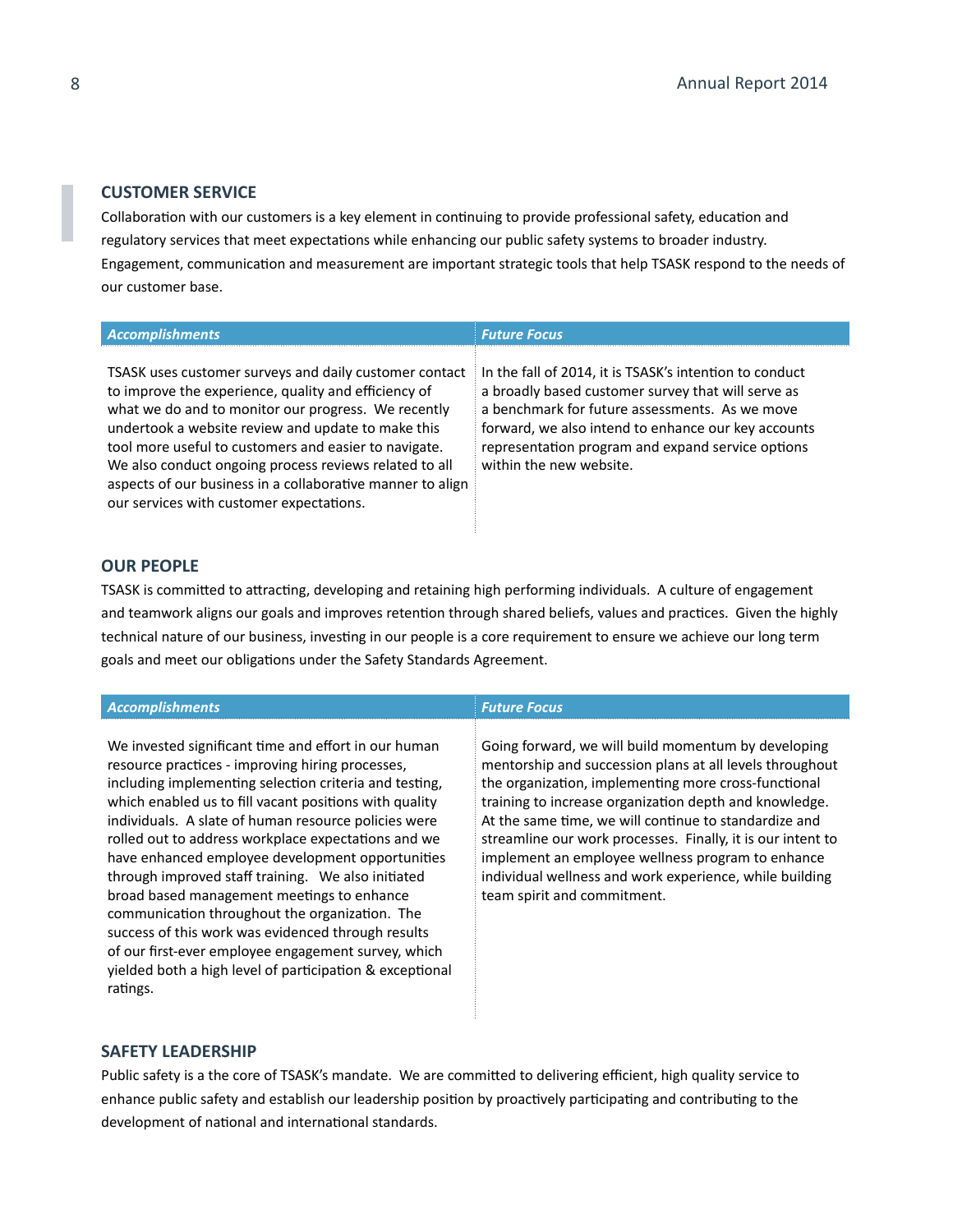| <b>Accomplishments</b>                                                                                                                                                                                                                                                                                                                                                                    | <b>Future Focus</b>                                                                                                                                                                                                                                                                                                 |
|-------------------------------------------------------------------------------------------------------------------------------------------------------------------------------------------------------------------------------------------------------------------------------------------------------------------------------------------------------------------------------------------|---------------------------------------------------------------------------------------------------------------------------------------------------------------------------------------------------------------------------------------------------------------------------------------------------------------------|
| TSASK actively supported this year's review by the<br>Provincial Auditor of our inspection of boilers and<br>pressure vessels programs, which found we had effective<br>processes in place. Recommendations from that report<br>were consistent with our planned future objectives.                                                                                                       | Internally, our future work will include advancing our<br>risk mitigation strategies throughout the organization,<br>eliminating outstanding inspections, developing follow-<br>up actions for incident investigations and implementing<br>an internal quality management system.                                   |
| Two of our most important projects were the<br>development of a risk mitigation strategy and<br>enhancements to the quality of our reporting, which<br>will serve to improve decision-making with respect to<br>risk identification and associated allocation. We also<br>conducted a review and update of our internal inspection<br>manual and developed the framework and basis for an | Externally, it is our intent to continue to expand Quality<br>Management Systems for boiler and pressure vessels,<br>advance safety education for our stakeholders, and<br>engage with national and international bodies on policy<br>development in order to benchmark TSASK's progress to<br>other jurisdictions. |
| internal safety manual for our employees. We continue<br>our leadership work through active participations with<br>associations and organizations inside and outside of the<br>Province.                                                                                                                                                                                                  | Finally, we will review regulations based on our<br>knowledge of existing best practices and future<br>requirements. We will recommend enhancements to<br>Government, to position Saskatchewan and TSASK as a<br>leading safety authority.                                                                          |

### **OPERATIONAL EXCELLENCE**

Continuous improvement is essential if we are to deliver efficient, effective and timely service while maintaining financial stability for the organization and rate stability for our customers, regardless of the level of economic activity in the Province. We are committed to maintaining an adequate surplus to ensure we can fulfill our corporate mandate and protect our fiscal assets from unforeseen circumstances.

### *Accomplishments Future Focus*

TSASK retained expertise to guide our efforts to improve our use of technology and have introduced new technologies to help generate additional internal efficiencies. We have implemented a continuous improvement process organizationally, focused on cost and productivity improvements and put in place reporting processes to track our progress.

TSASK also restricted \$600,000 this year in a reserve. We are now in a position to cover operating costs for a four month period, consistent with the Safety Standards Agreement we have with the Province of Saskatchewan.

We will continue to drive efficiencies and a culture of accountability with respect to our cost structure. We will be launching a technology solution for inspections that will allow in-field reporting, eliminating significant paperbased reporting and providing real-time information with better management and data analytics so that we are able to allocate resources to equipment with a higher risk profile.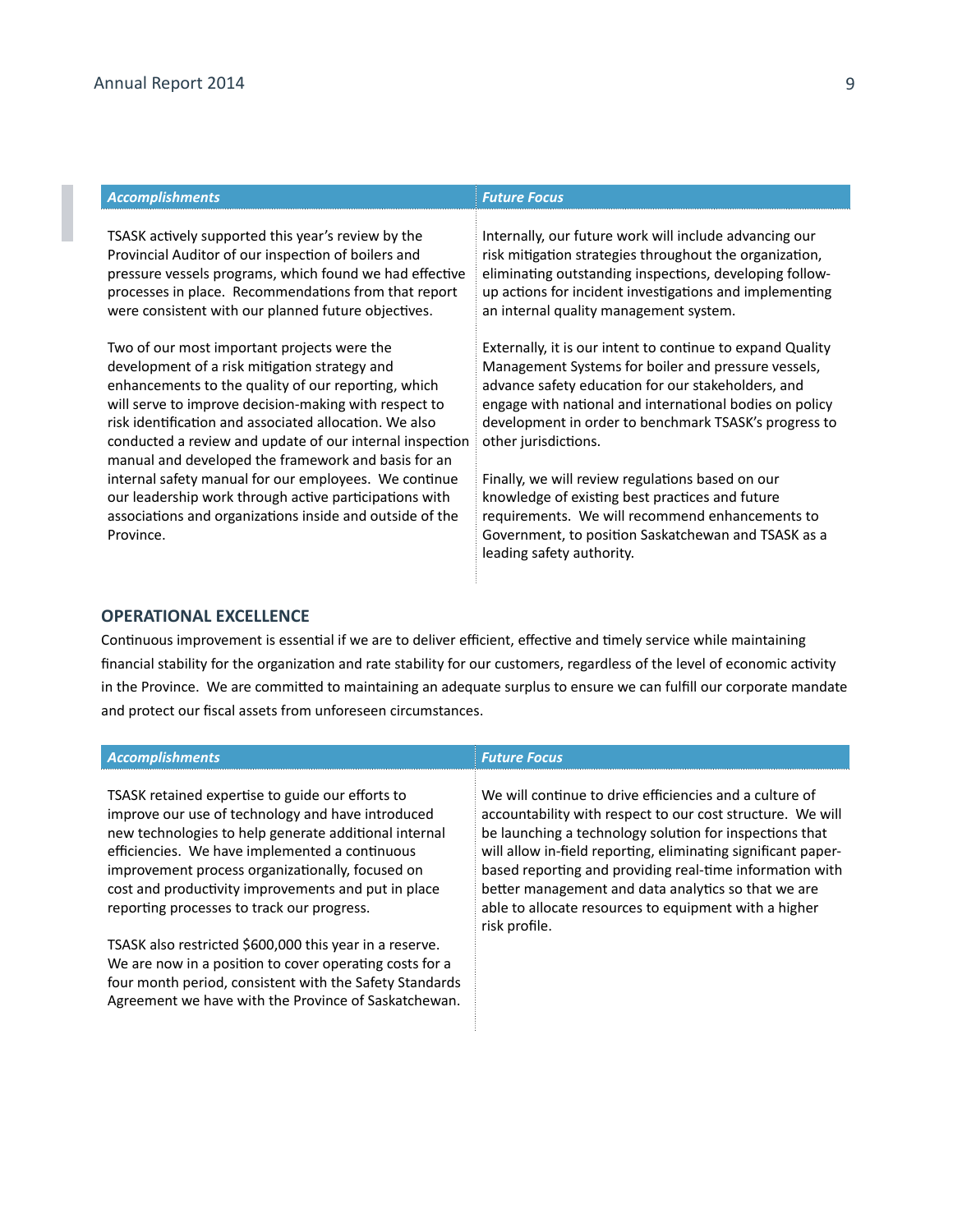### Management's Discussion of Financial and Operational Performance

The purpose of Management's Discussion of Financial and Operational Performance is to enhance our stakeholders' understanding of the industry trends that drive our priorities as an organization. It is also to provide financial and operational context to support the disclosures contained in the 2013-14 Audited Financial Statements.

### **CORPORATE OVERVIEW**

TSASK is a private not-for-profit organization that was established by the Government of Saskatchewan on July 1, 2010 under the *Technical Safety Authority of Saskatchewan Act*. Our mandate is to deliver safety programs related to pressure equipment, elevating devices and amusement rides. We deliver registration, inspection, certification and licensing programs and services on behalf of the Government, to a variety of customers and industries, including the resource and construction sectors and its trades people, such as welders, as well as existing organizations that operate boiler and pressure vessel or elevator equipment (schools, daycares, hospitals, etc). As such, we play a vital role that contributes to the sustainability, viability, and growth of the Saskatchewan economy.

TSASK operates at arms length from the provincial Government on a fee-for-service basis. Three provincial Acts govern our services.

- *• The Boiler and Pressure Vessel Act, 1999;*
- *• The Passenger and Freight Elevator Act, 2010; and*
- *• The Amusement Ride Safety Act.*

The Ministry of Government Relations is responsible for the legislative and regulatory requirements governing the safe operation of boilers, pressure vessels, elevators and amusement rides. On a broader basis, the provincial Government is responsible overall for establishing safety standards, policies and regulatory requirements related to public safety.

TSASK's professional team provides a full range of programs and services including:

- Licences and permits;
- Assessment of regulated equipment design;
- Oversight of fabrication and installation of regulated equipment;
- Assessment and certification of knowledge and quality practices within registered organizations;
- Testing, certification and licensing of industry personnel;
- Inspection of regulated equipment;
- Education and information for industry;
- Contribution to the advancement of safety standards;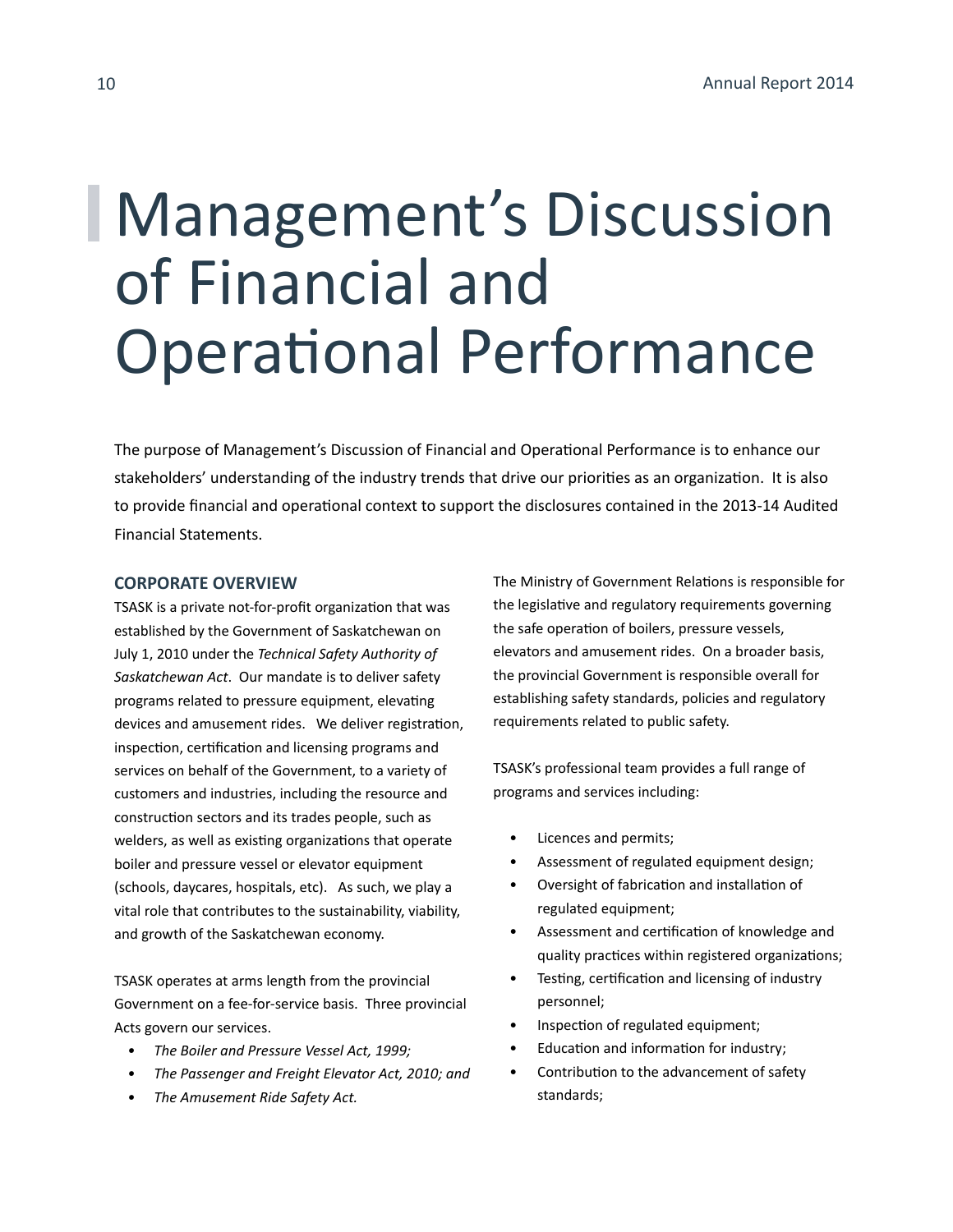- Enforcement of standards and legislation; and
- Investigation of reported incidents.

These services are provided to individuals and organizations that design, manufacture, install, operate or own any equipment that falls within our area of responsibility.

TSASK's operational performance and priorities are largely driven by the continued maintenance of existing systems and processes, together with industrial growth. For the last number of years, there has been substantial growth fueled by economic expansion in the Province.

### **FISCAL 2013-14 REVIEW OF FINANCIAL PERFORMANCE**

Fiscal 2013-14 was another good year for our organization. Our strong revenue stream reflects the significant provincial economic activity that we have experienced in Saskatchewan during the period. And while economic growth is a key contributor to TSASK's revenue base, it is important to note that our primary stream of revenue is derived from licensing of boilers and pressure vessels, which are largely stationary items that are well insulated from economic slowdown.

From a revenue recognition and cash flow perspective, our fees from licensing are collected in advance and are recognized as revenue over a one to five year period, depending on the licence. This means that we have a core base of stable, dependable revenue should economic development slow in the Province.

Revenues for 2013-14 were \$9.218 million, up 18.6% from the \$7.772 million we earned last year. Each of our primary businesses, being boiler and pressure vessel safety, elevator safety and amusement ride safety, posted improved performance year-over-year.

#### **EXPENSES**

TSASK's expenses for 2013-14 were \$7.997 million, an increase of \$304,415 or approximately 4.0% from last year with the primary variance reflecting rent and equipment expenses, which increased \$248,387 or 40.3% over last year. TSASK's new office location in Regina, which provides better access for our customers and an improved atmosphere for our staff, coupled with additional rental costs associated with increased testing for welders, were the main factors impacting this year's results.

TSASK's equipment lease costs were higher in fiscal 2013-14, due in part to an increase in the quantity of services the leasing company provides. We also experienced higher equipment lease and subscription fee costs associated with the new enterprise software for inspections that is being implemented.

Amortization in 2013-14 increased by \$132,912, reflecting leaseholds on the Regina building being amortized for the full year.

Salaries and benefits were up approximately \$46,000 from the previous year reflecting the hiring of additional technical expertise, offset somewhat by a reduction in administrative salaries and benefits.



#### **Full Time Equivalent Count by Area**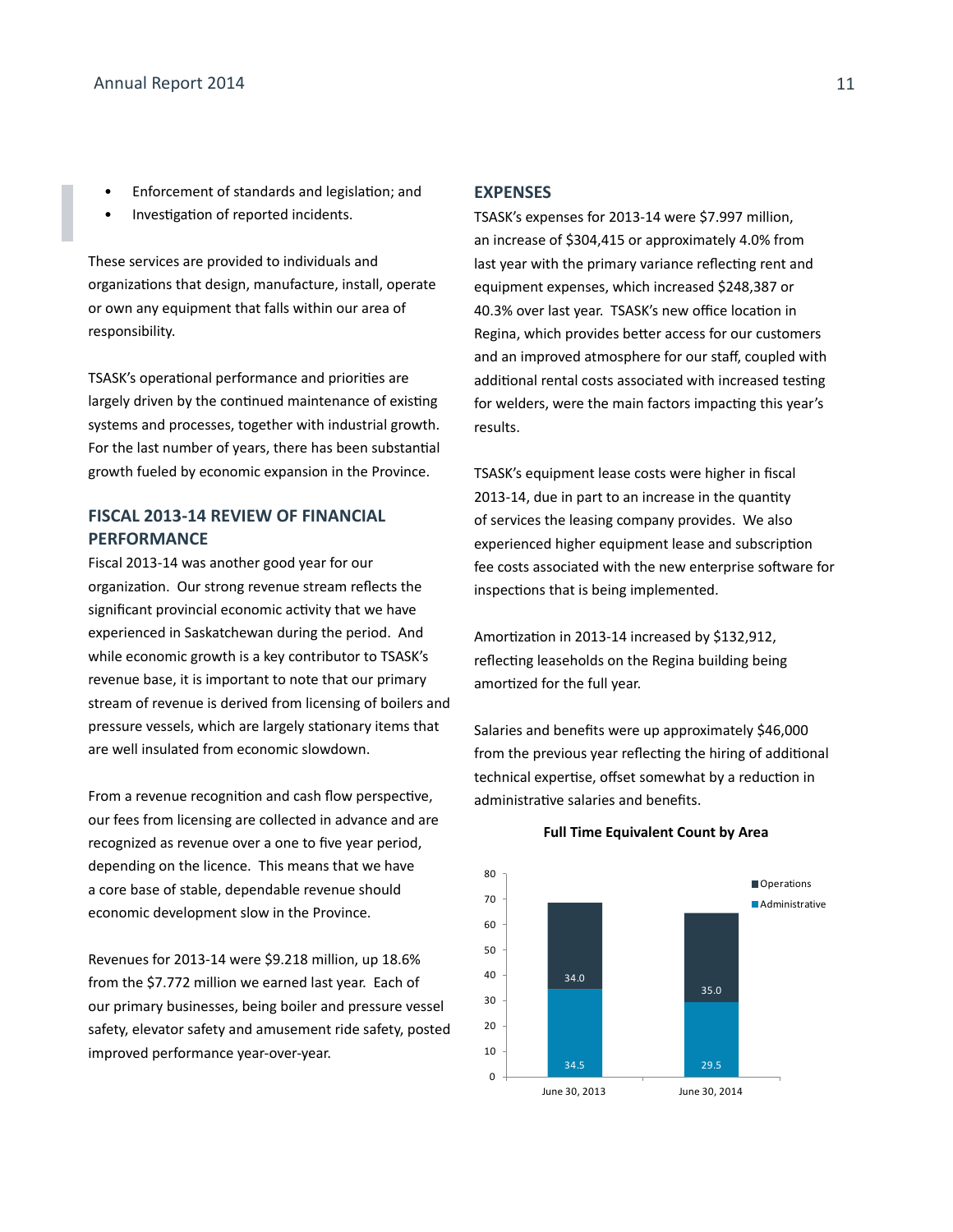All of these expenses were partially offset by a decrease of \$120,000 in legal, accounting and consulting services. Many projects that were previously outsourced are now being handled internally.

### **CAPITAL EXPENDITURES**

Throughout the year, TSASK has continued to invest in our enterprise software for inspections. The first module of this system will be implemented within the first quarter of 2014-15. Total capital expenditures for the year are \$270,000 with approximately 95% associated with the new inspections software.

### **NET ASSETS**

TSASK's total net asset position was \$3.6 million as of June 30, 2014. It is comprised of an investment in capital assets, a capital and operating reserve, as well as an externally restricted reserve. The externally restricted reserve is in place as defined under the Safety Standards Agreement with Government. The Board has restricted \$600,000 for 2013-14 for this purpose. The capital reserve and the operating reserve are internally restricted funds that will be used by management to improve the customer-driven safety systems of TSASK.

### **INVENTORIES OF REGULATED EQUIPMENT**

TSASK is responsible for inspecting and regulating licenced pressure equipment, licenced elevating device inventory and amusement rides.

The number of licenced pressure equipment items for fiscal 2013-14 totaled 32,628 a net increase of 1,038 or 3.3% from 2012-13, primarily reflecting growth in the oil and gas industry, which resulted in the addition of new gas plants and oil well testing vessels.

Licenced elevating device inventory includes passenger and freight elevators, dumbwaiters, lifts for the physically disabled, construction personnel lifts, and ski lifts. In 2012-13, there were 3,586 units in





Saskatchewan, an increase of 3.9% or 136 units compared to the prior year. In 2013-14, the number of units within the Province continued to grow to 3,698, an increase of 3.1%, illustrating strong economic activity in Saskatchewan in the mining, residential and commercial sectors.

The number of amusement rides that were licensed to operate in Saskatchewan during 2013-14 was 328 compared to 301 rides last year, up approximately 8.9% year-over-year, primarily the result of the addition of recreational inflatable structures.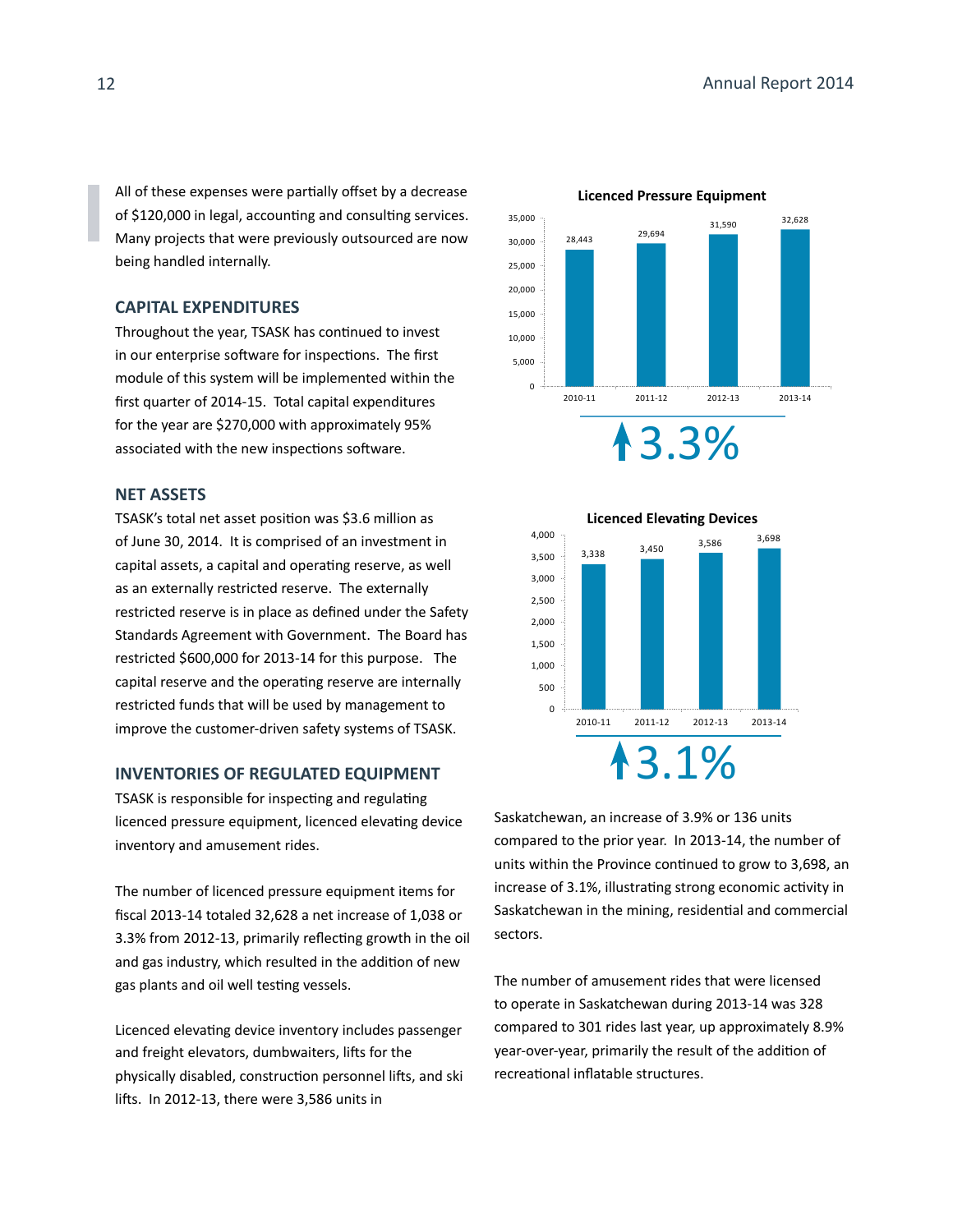

### **QUALITY MANAGEMENT SYSTEMS**

Quality Management Systems (QMS) are available to companies who are able to illustrate their commitment to safety to increase internal accountability and quality control. Owners or insurers of pressure equipment establish a documented inspection program. The owners, which are primarily larger customers, employ their own qualified inspection personnel who are required to perform recognized periodic inspections on equipment they own or insure. TSASK approves and audits the program to ensure compliance.

TSASK remains committed to educating the industry on the benefits of developing a QMS program. There are nine companies, or 21.0% of licensed provincial inventory operating under a QMS. There are also a number of QMS applications currently under review.

### **INSPECTION SERVICES**

Inspection services are integral to TSASK's mandate to ensure that effective and efficient safety programs are in place to support the growth of the provincial economy and continued compliance by various Saskatchewan industry participants who are contributing to the Province.

The following table illustrates TSASK's inspection services relative to the prior fiscal year:

|                                                                                       | 2012-13<br>Actual | 2013-14<br>Actual | %<br>Increase/<br>Decrease |
|---------------------------------------------------------------------------------------|-------------------|-------------------|----------------------------|
| In-service pressure<br>equipment                                                      | 7,532             | 5,951             | (20.9%)                    |
| Pressure equipment<br>installation accept-<br>ances                                   | 4,343             | 4,961             | 14.2%                      |
| <b>Quality Management</b><br>System Inspections                                       | 544               | 1,406             | 158.5%                     |
| In-service elevating<br>devices                                                       | 2,595             | 2,368             | (8.7%)                     |
| Elevating device<br>modification, moderni-<br>zation, and installation<br>acceptances | 344               | 248               | (27.9%)                    |
| Amusement ride initial<br>set-ups                                                     | 290               | 339               | 16.8%                      |

It is important to note that annual inspections are not required on all pressure equipment. We conduct periodic inspections to determine the condition of the equipment and its fitness to continue to operate safely, considering the operating conditions and environment. Inspection frequencies vary between one and five years, consistent with accepted regulatory practices.

While the total number of in-service and installation acceptance inspections performed by TSASK's National Board of Boiler and Pressure Vessel Inspectors decreased by 8.1% year over year, the ratio of inspections to inventory remained within the 33% to 38% range being achieved since TSASK's inception. A significantly higher proportion of installation acceptance inspections were performed that includes acceptance of repairs and alterations to in-service equipment. The number of inspections performed by companies operating under a certified QMS increased by over 150% to 1,406.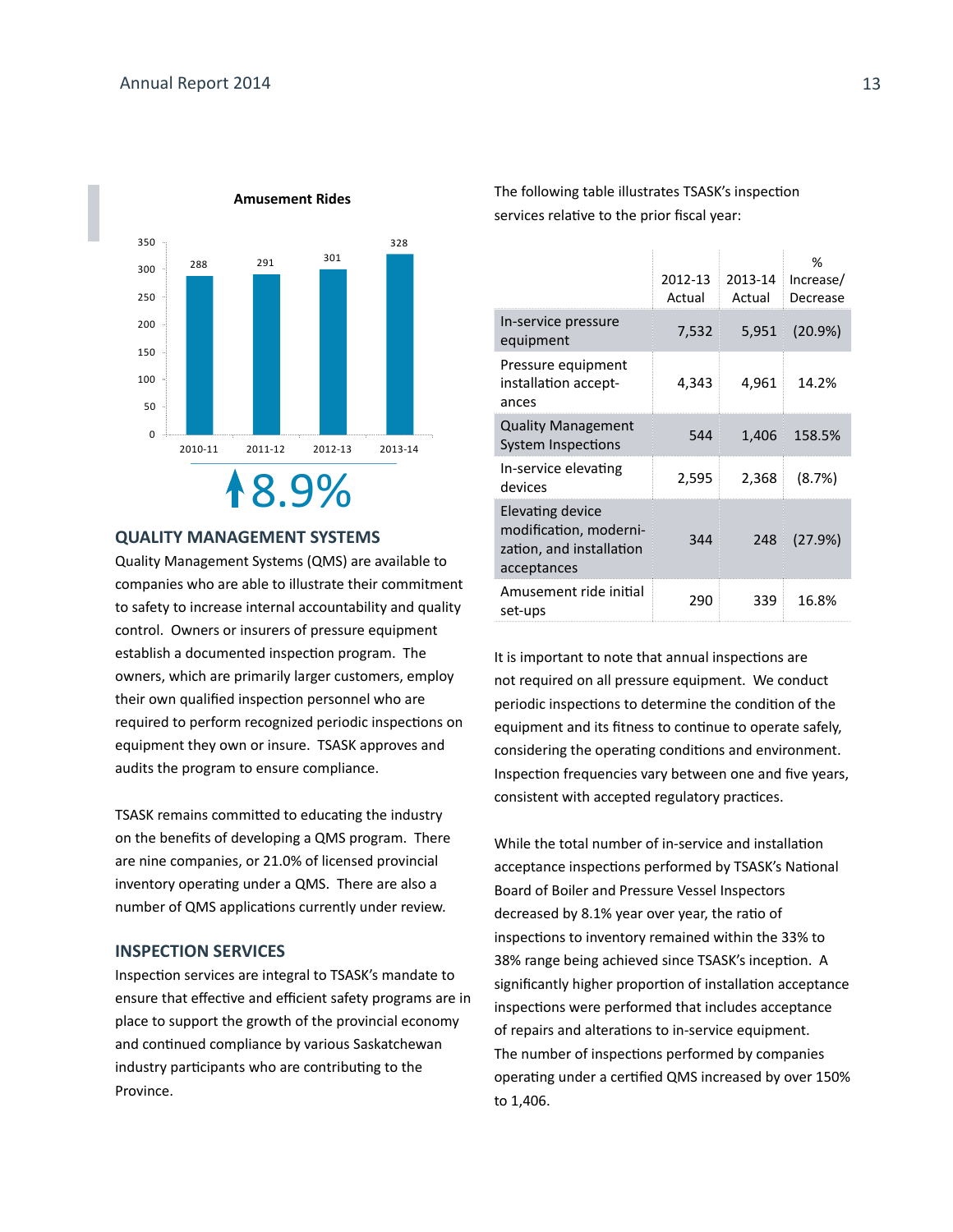

TSASK has been successful in reducing the number of outstanding inspections that are six months or more past the standard inspection frequency by approximately 56.3% since the establishment of the company as a stand-alone organization. TSASK has reduced the outstanding inspection count from 22.8% of licensed inventory at its inception to 9.4% after four years.



Compared to 2012-13, elevating device inspections decreased by 8.7% to 2,368 completed in-service inspections. Partially due to an increase in demand for acceptance inspections, which require more time, 248 inspections were performed on new installations or major modifications. Similar to pressure equipment, it is not required that all elevating devices receive an annual inspection. However, the percentage is significantly higher, as elevators operate in an environment of higher mechanical wear and tear due to the cyclical nature of their operations. In 2013-14, 70.7% of all elevating devices received an inspection, which compares to 82.0% and 75.6% respectively in the prior two years.

All amusement rides that are operated in the Province are inspected annually, and TSASK has again performed to this high standard.

### **PRESSURE EQUIPMENT COMPETENCY CERTIFICATIONS**

In addition to administering inspection services, TSASK provides programs to ensure companies and people responsible for pressure equipment meet minimum competency standards. In 2013-14, TSASK issued 103 Certificates of Authorization to companies having demonstrated quality control systems for the installation, repair, alteration and/or manufacture of pressure equipment. These certificates are valid for three year periods before mandatory review and re-certification. There are 338 current valid Certificates of Authorization. These companies were further supported by the 2,777 licenses issued to pressure welders. TSASK administered 1,329 physical demonstration and examination tests of welders, an increase of 21.3%, and assessed qualifications held by welders from other provinces and authorized testing companies.

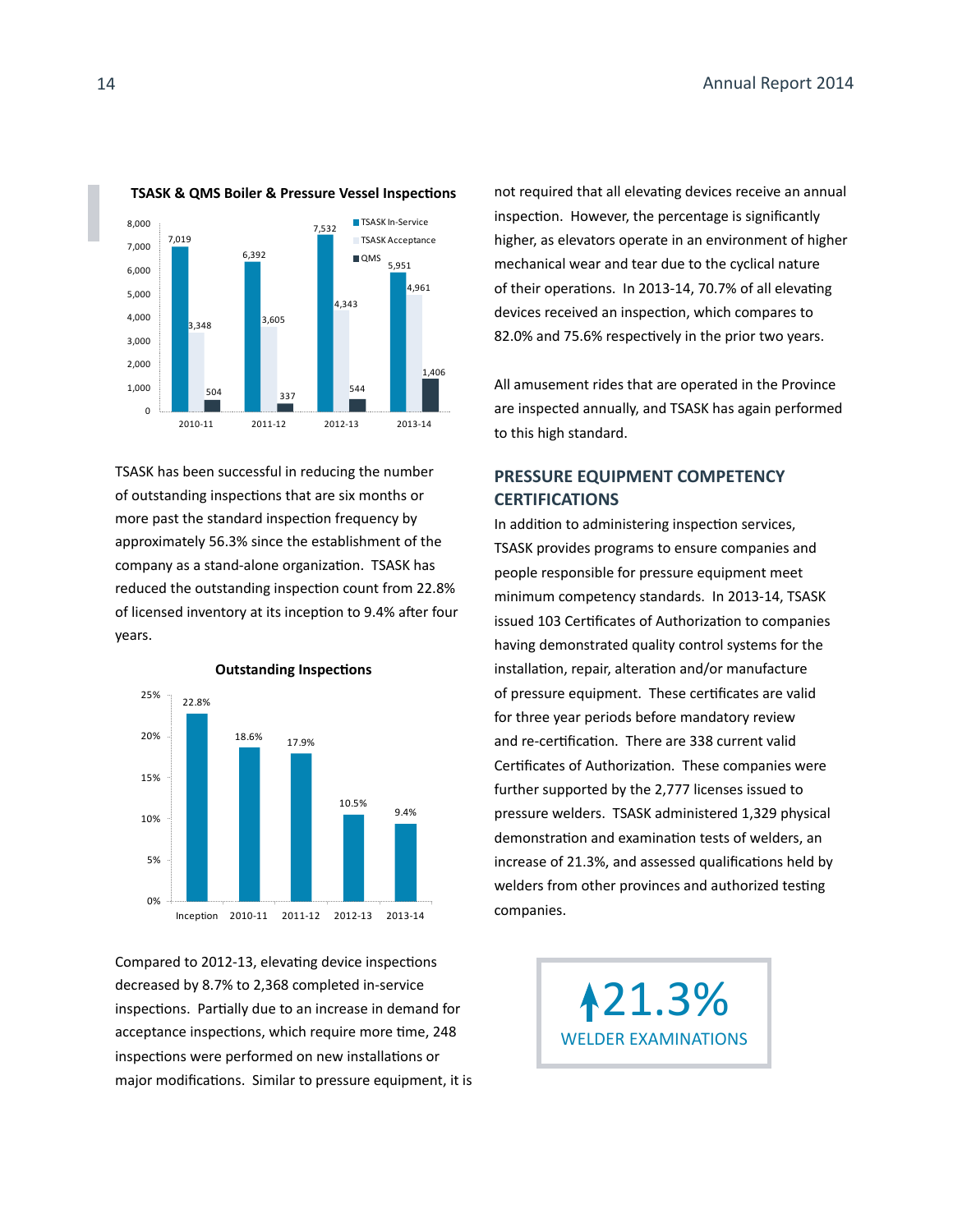### **DESIGN SURVEY**

TSASK reviews designs for pressure equipment and elevating devices that are to be operated in Saskatchewan to determine that the design complies with provincial legislation and relevant codes and standards. In fiscal 2013-14, 1,847 pressure equipment designs were reviewed and registered, compared to 1,779 the previous year. In addition, 199 elevating device plans were registered during the year, which was similar to the previous year. TSASK introduced new service level options in 2012-13 in an effort to create options for urgent reviews to be completed while efforts continue to reduce wait times. While the new service levels have been well received, we have also added capacity to this area of practice to further reduce turnaround.

> 3.8% PRESSURE EQUIPMENT DESIGN REVIEWS

### **POWER ENGINEERING**

There are 11,519 valid power engineering licences in Saskatchewan for the operation of boilers and refrigeration plants operating in the Province, similar to previous years. Power engineering licences are renewed every five years, and this year TSASK processed 3,124 renewals which compares to 2,736 last year. In addition, TSASK conducted 3,442 examinations for people working towards a new or upgraded certificate level.



 7.2% POWER ENGINEERING EXAMINATIONS

TSASK actively participates with a national committee that has standardized an examination question bank and examination policy. This allows for the recognition of a power engineer's certification by other provinces. TSASK administers the third most standardized exams in the country, exceeded only by Alberta and Ontario.

In addition to conducting examinations, TSASK has also undertaken a role in the promotion of power engineering as a career. The lack of skilled operators has been a limiting issue for industry. This has presented an opportunity to become involved in a program that is now being recognized and promoted. This program trains Saskatchewan youth to become skilled in this highly sought after profession. TSASK has actively engaged with various stakeholders to promote awareness, knowledge and certification where possible.

### **ACCIDENTS AND INCIDENTS**

TSASK is pleased to report that there were no fatalities or serious injuries associated with the failure of equipment. In total, there were 20 incidents reported to TSASK during the 2013-14 program year, which is down from 24 incidents the previous year. There were

> *TSASK administers the third most standardized exams in the country, exceeded only by Alberta and Ontario.*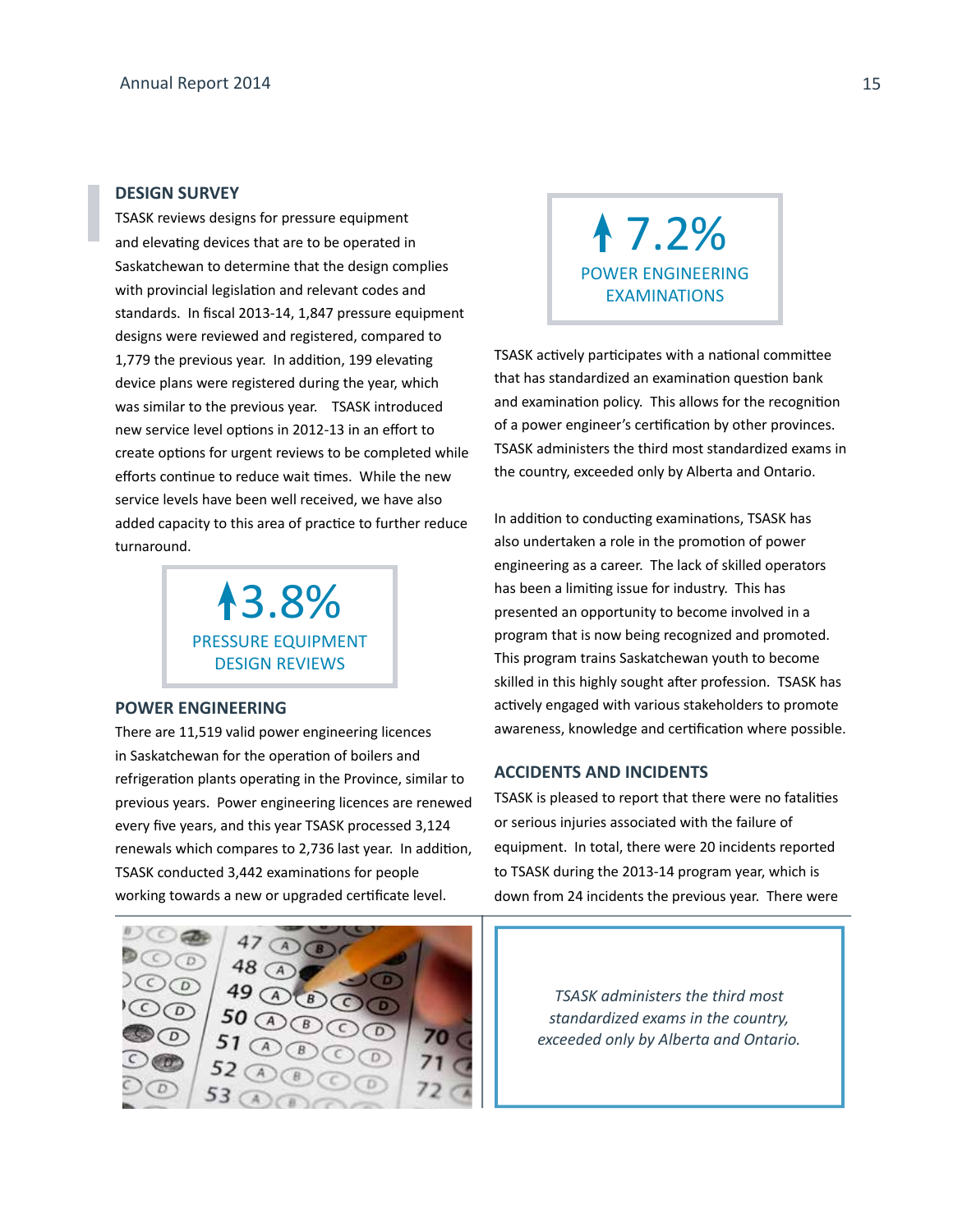*Membership in the Saskatchewan Integrity Association has grown to 20 member companies, representing 30% of licensed pressure equipment in the Province.*



seven boiler and pressure vessel incidents (10 in fiscal 2013), 11 elevator incidents (compared to 13 last year) and two amusement ride incidents, one of which was for the prior year program period. All reported incidents were investigated for cause. A determination was then made with respect to the need for targeted or general industry awareness or corrective actions.



TSASK also participated in one investigation as a partner with the Government of Canada as it pertained to pressure equipment inspected by TSASK for the Federal Government through a Memorandum of Understanding. Federal Government equipment is regulated by federal legislation.

### **APPEALS**

The Boiler and Pressure Vessel Safety Board, an initiative established within the *Boiler and Pressure Vessel Act, 1999*, hears appeals against the decisions of the Chief Inspector. The Board has the authority to review decisions related to the cancellation or suspension of a licence, the refusal to register or deregister a design and the cancellation or suspension of an Inspection Certificate, a Certificate of Authorization, or a Certificate of Qualification.

There were no appeals received by the Boiler and Pressure Vessel Safety Board in 2013-14. The lack of appeals received is due to a concerted effort to ensure that all program decisions are made in accordance with the legislation, regulations and public policies and procedures.

### **STATUS OF ACTS AND REGULATIONS**

Although TSASK operates at arm's length from the provincial Government, the Ministry of Government Relations remains responsible for the establishment of public policy as well as the maintenance and amendment of all associated Acts and Regulations.

In 2013-14, TSASK began initial consultations with traction engine boiler associations and enthusiasts regarding effective regulation and policy. It is our intent to advance this work to other associations in an effort to take a more active role in the development of recommendations for legislative and regulatory amendments in all three assigned technologies.

### **SASKATCHEWAN INTEGRITY ASSOCIATION**

TSASK was integral in the creation, and is supportive of, the ongoing operation of a new industry association, the Saskatchewan Integrity Association (SIA). SIA is an owner association of pressure equipment inspectors and company integrity management inspectors focused on continuously improving and optimizing safety, reliability and integrity of pressure equipment within Saskatchewan facilities. Over the past year, membership has grown from the original five founding members to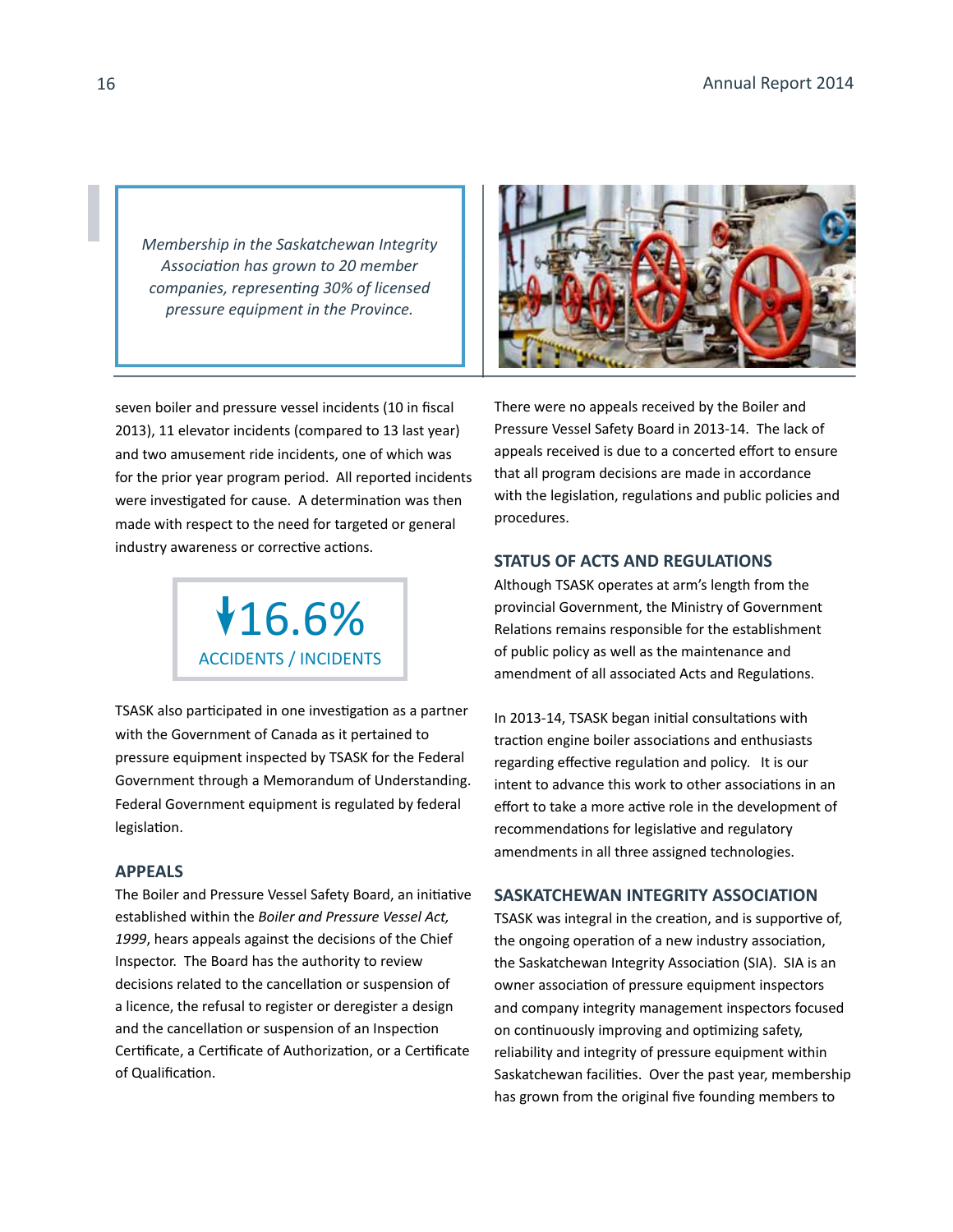20 member companies. This represents 30% of licensed pressure equipment in the Province. SIA has approved a constitution, has defined their membership criteria and has received a strong endorsement from the Ministry of Government Relations, recognizing the organization as a progressive step for industry and regulator relationships and communication.

### **PARTICIPATION IN THE STANDARD DEVELOPMENT PROCESS AND LIAISON WITH INDUSTRY AND OTHER REGULATORS**

TSASK continues to contribute to and participate in national and international standards development. As members of the Canadian Standards Association (CSA), the National Board of Boiler and Pressure Vessel Inspectors (NBBI) and the American Society of Mechanical Engineers (ASME), TSASK personnel continue to participate on the following technical committees related to codes and standards adopted under provincial legislation:

- CSA B51 Boiler, Pressure Vessel and Pressure Piping Code;
- CSA B52 Mechanical Refrigeration Code
- CSA B44 Elevating Devices;
- ASME Boiler and Pressure Vessel Code pressure vessel, non-destructive examination, and welding committees;
- Association of Chief Boiler and Pressure Vessel Inspectors (ACI);
- Association of Provincial Chief Elevator Inspectors (APCEI);
- 

• Standardization of Power Engineers Examinations Committee (SOPEEC).

TSASK is also committed to ensuring that it maintains effective liaisons with other regulators and industry by attending and participating in the following associations and committees:

- Saskatchewan Integrity Association (SIA);
- Upstream Chief Inspectors Association (UCIA);
- International Pressure Equipment Integrity Association (IPEIA);
- Saskatchewan Power Engineers Technology Program Advisory Committee.

### **PUBLIC EDUCATION AND INFORMATION SESSIONS**

As a means to identify and meet the needs of those that have an interest in our public safety systems, TSASK continues to develop and deliver public education and information systems.

We once again sponsored and presented at the International Pressure Equipment Integrity Association meetings. Additionally, TSASK has continued the practice of delivering a presentation on legislation and how it affects the certification and licensing of power engineers as part of every entry level limited power engineering examination.

*We conducted a complete revamp of our website, adding smart-phone friendly capabilities and on-line payment options.*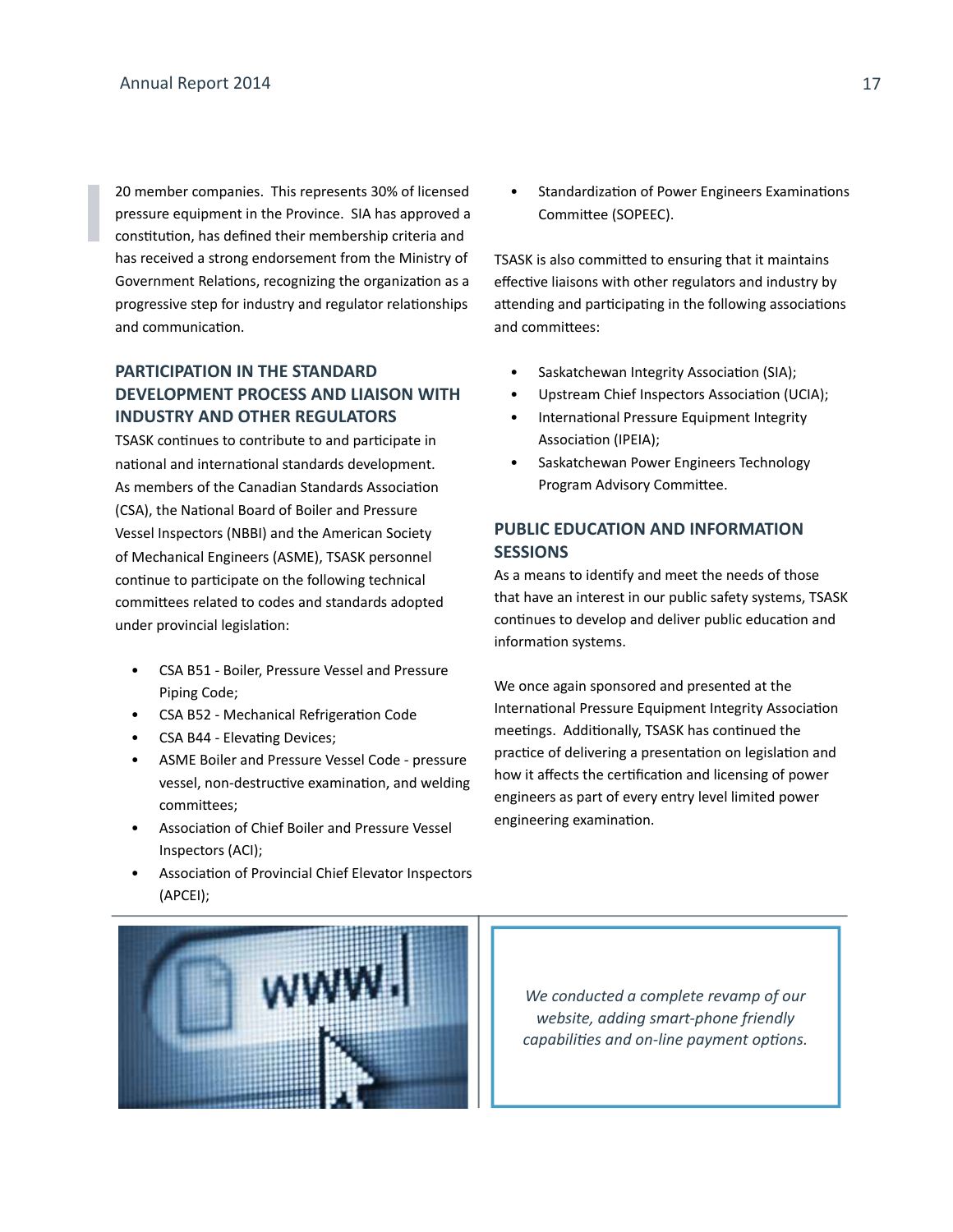### **OPERATIONAL INITIATIVES**

Given the very technical nature of the work that TSASK performs and the demand for our services, which is primarily driven by economic growth, it had been difficult for TSASK to add capacity with respect to inspection expertise. In 2013-14, we implemented a new salary structure to allow us to be competitive in the market. As a result, we have seen a high level of interest and have been successful in attracting highly qualified candidates.

Fiscal 2014 had its own set of operational challenges as we attempted to balance the demands of increases in equipment growth while maintaining a focus on scheduled inspections. We targeted additional resources to improve workplace safety and were required to re-deploy experienced staff to a special investigative project for an extended period. In response, the company added to its operational capacity. TSASK was successful in recruiting four new inspectors during the year without increasing total headcount. In part, these efforts allowed us to fill existing vacancies. The benefit of these efforts will be realized in future years as these individuals become fully engaged in TSASK's culture and strategic priorities.

A focus on enhancing the customer experience was, and will continue to be, a key strategic priority for the organization. During fiscal 2014, we undertook a broadly based process review with our customers in anticipation of our transition to our new enterprise software for inspections. The results of these reviews have been embedded into our ongoing service delivery model.

We conducted a complete revamp of our website, adding smart-phone friendly capabilities and on-line payment options. The response from our customer base has been overwhelmingly positive.

We continued to employ customer surveys and other communication vehicles that provide TSASK with important information to help us shape our programs and services in a responsive and collaborative manner.

### **RISK MANAGEMENT**

Development of a comprehensive risk management program is another very important strategic priority for TSASK as it provides the strategic basis and operational framework for all that we do. Our new enterprise software for inspections will include a risk identification system. Once implemented, the program will allow us to evaluate and record equipment risk and assign a risk priority number (RPN) for each piece of equipment. We will determine the risk, based on the calculation of three criteria:

- 1. Probability probability that the equipment could fail, using variables such as condition and design;
- 2. Severity consequences if the equipment were to fail, based on variables such as location and dependence of other processes on the equipment; and
- 3. Detection the effectiveness of processes and controls that could detect a problem before failure occurs.

By applying the RPN scores on equipment, TSASK will be able to categorize and query equipment by risk, allowing TSASK to take action and deploy resources accordingly. In addition, the new system will enhance operational decision-making and provide valuable statistics and data that were not previously available.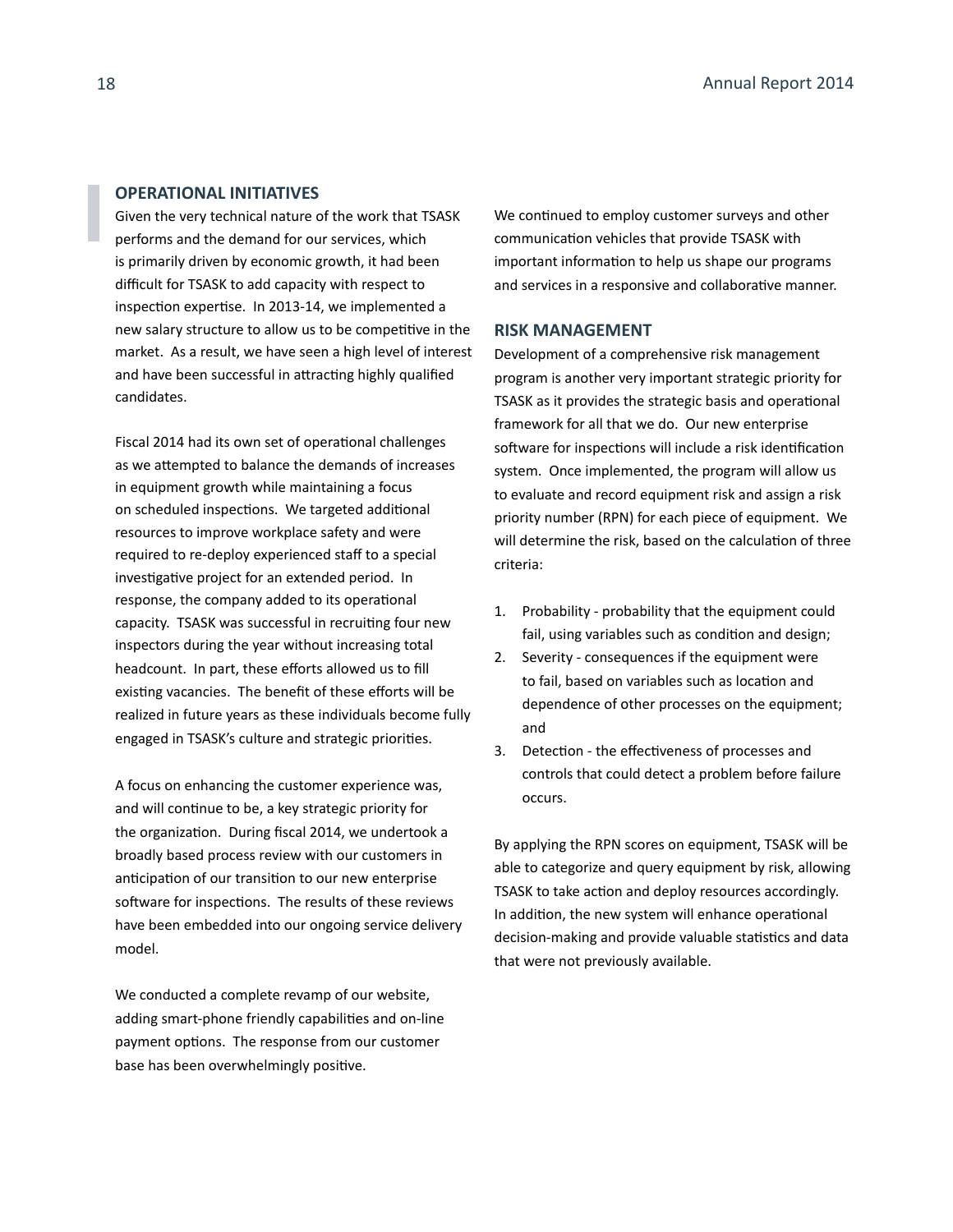### 2013-14 Board of Directors

Message from the Chair

As Chair of the Board of Directors of the Technical Safety Authority of Saskatchewan, it is my pleasure to present TSASK's Board of Directors.

Our Board members possess a broad set of expertise and knowledge in the areas of financial management, business development, environmental health and safety, governance best practices and regulatory compliance.

With well established Board practices, our Directors have been focused on supporting management through a year that has challenged our organization to respond to significant demand for our services, while enhancing the customer experience, strengthening internal processes and competencies and building upon the unique technical expertise required to deliver on our mandate.

It has been a year of cultural change, expanded focus and long term strategic thinking. I would like to personally acknowledge Bill Scott our CEO for his leadership. And to the entire TSASK team, on behalf of the Board of Directors, thank you for your efforts.

To our Board of Directors, thank you for your commitment to TSASK and for your continued support in advancing our strategic direction for the benefit of our Saskatchewan customers. I look forward to working with all of you as we strive to inspire and shape excellence in public safety.

ut Wat

Chair of the Board



Laxdal, Ted Hillstead, Robert Watt (Chair). Absent from photo: Michael Dumelie.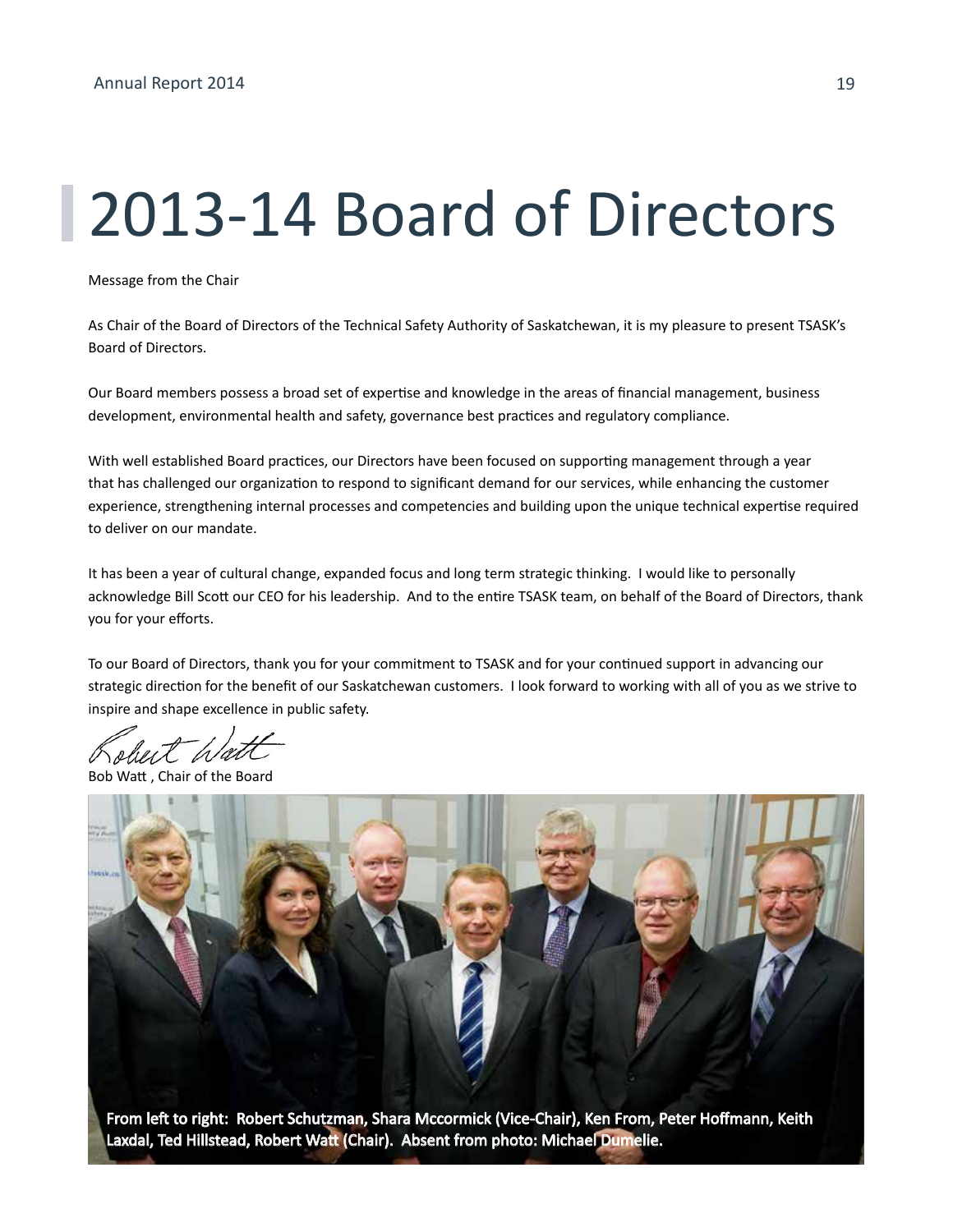### **Michael Dumelie**

Member: Human Resources Committee

Michael Dumelie is a partner in Oxford Libero Consulting, a company he established in 2009. He is also an owner of Exeter Developments and Exeter Construction and a partner with Green Growth Capital. Prior to that he was a Senior Vice President of Business Solutions and a Director of Information Technology for CUETS/Bank of America from 2001 to 2008. He was a Director of Information Management at Saskatchewan Environment and Resource Management from 1998 to 2001, and from 1994 to 1998 Director of Information and Finance and Administration for Saskatchewan Health.

Dumelie has served on the Mayor's Economic Development Committee in Regina. He has been involved with the Certified Management Accountants organization at the local, provincial and national level, and is active in coaching local and high-performing hockey teams. He lives in Regina.

### **Ken From**

Member: Human Resources Committee

Ken is a Professional Engineer who has spent over a decade involved

in the public safety aspect of engineering, including serving as the CEO of TSASK from 2010 to 2012. Currently the CEO of the Petroleum Technology Research Centre, Ken was previously involved in two junior oil companies operating in Saskatchewan. In addition, with 26 years at SaskEnergy Ken served in a variety of roles including Senior VP of Gas Supply and Business Development.

Ken brings many years of corporate and board experience in both the private and public sectors. He lives in Regina.

### **Ted Hillstead**

Chair: Audit & Finance Committee

Ted Hillstead is currently a Senior Partner with Dillon Hillstead Melanson C.G.A. Professional Corporation and Cogent Business Consulting, a position he has held since 1994. He was Dean of Operations for Southeast Regional College from 1990 to 1997, and Coordinator for US Financial Accounting at Evraz Inc., from 1985 to 1990.

Hillstead served as President of the Saskatchewan Chamber of Commerce from 2004 to 2005. He has been a Director of the Weyburn Cooperative Association for the past 11 years, and is the Past Chair of the Board of CAA Saskatchewan. He lives in Weyburn.

### **Peter Hoffmann**

Member: Audit & Finance Committee

Peter Hoffmann was Director of Corporate Development for the Saskatchewan Public Employees Benefits Agency from 2003 until 2008. Previous to that he served in senior positions with the Saskatchewan Housing Corporation, including as President and CEO of SHC from 1999 to 2001. He began his career with Saskatchewan Government Insurance in 1974.

In recent years Hoffmann has served as Chair and Past Chair of the Campion College Board of Regents and on the Board of Ranch Ehrlo Community Services Inc. He lives in Regina.

### **Keith Laxdal**

Member: Human Resources Committee

Keith Laxdal has served as Chairperson of the Automobile Injury Appeal Commission since December 2009. Prior to that he was Associate Deputy Minister, Finance and Administration Division for Saskatchewan Justice from 1990 to 2008, Associate Deputy Minister,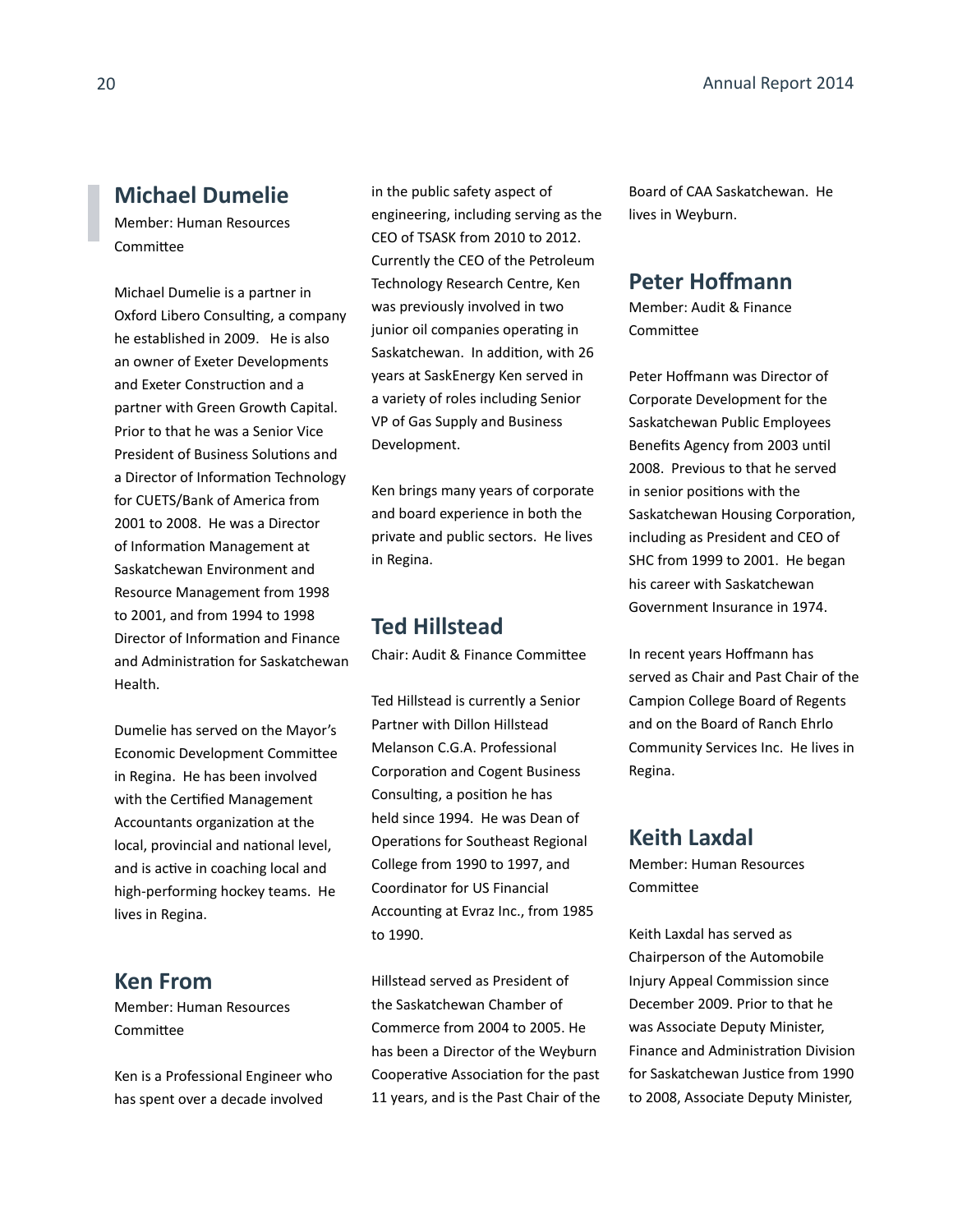Saskatchewan Finance from 1987 to 1990 and Deputy Minister, Saskatchewan Revenue and Financial Services from 1984 to 1987. Laxdal began his career with the Budget Bureau in Saskatchewan Finance in 1967.

Laxdal's community involvement includes 17 years as a member of the Board of the Credit Union Deposit Guarantee Corporation, as well as serving on the Saskatchewan Film Classification Board and the South Saskatchewan Hospital Board. He lives in Regina.

### **Shara Mccormick**

Chair: Human Resources Committee Vice-Chair: Board of Directors

Shara McCormick is Senior Director of Human Resouces and Corporate Services at SaskTel, responsible for human resource strategic planning and development and corporate asset management. McCormick has also been a Sessional Lecturer at the University of Regina. She lives in Regina.

### **Robert Schutzman**

Member: Audit & Finance Committee

Bob Schutzman is the Director of Environmental Affairs for Canada for EVRAZ Inc. NA Canada, a Canadawide, multi-plant management role he has filled since 1998, and during which time he was also EVRAZ's Canadian Director of Trade for five years. Previously, Schutzman held various positions with IPSCO Inc., was a regulator in the Water Quality Branch of Saskatchewan Environment and Public Safety from 1985 to 1990, an environmental engineer for the Potash Corporation of Saskatchewan from 1980 to 1985, and held various engineering positions back to 1970.

Schutzman has been involved in a number of community and professional boards focused on environmental issues. He was a Founding Director and past Chair of the Saskatchewan Environmental Industry and Managers Association and was also Chair of TSASK. He lives in Regina.

### **Robert Watt**

Chair: Board of Directors Ex-Officio: Human Resources Committee Member: Audit & Finance **Committee** 

Bob Watt recently retired as a partner with Deloitte and Touche. During his career he managed the delivery of client services to a number of major companies in Saskatchewan and nationally. As a result, Bob brings a particularly

strong background in client service, as well as broad experience in management and corporate leadership.

Bob has also been a leader in community organizations in health and education, and holds board positions with the Law Foundation of Saskatchewan and is the Chair of the Audit Committee of the Western Surety Board. He holds an Honours Business Administration degree from the Richard Ivey School of Business, University of Western Ontario, and earned his Chartered Accountant designation in both Ontario and Saskatchewan, becoming a Fellow Chartered Accountant in 1997. Bob recently received the Distinguished Community Service Award of the Institute of Chartered Accountants of Saskatchewan. He lives in Regina.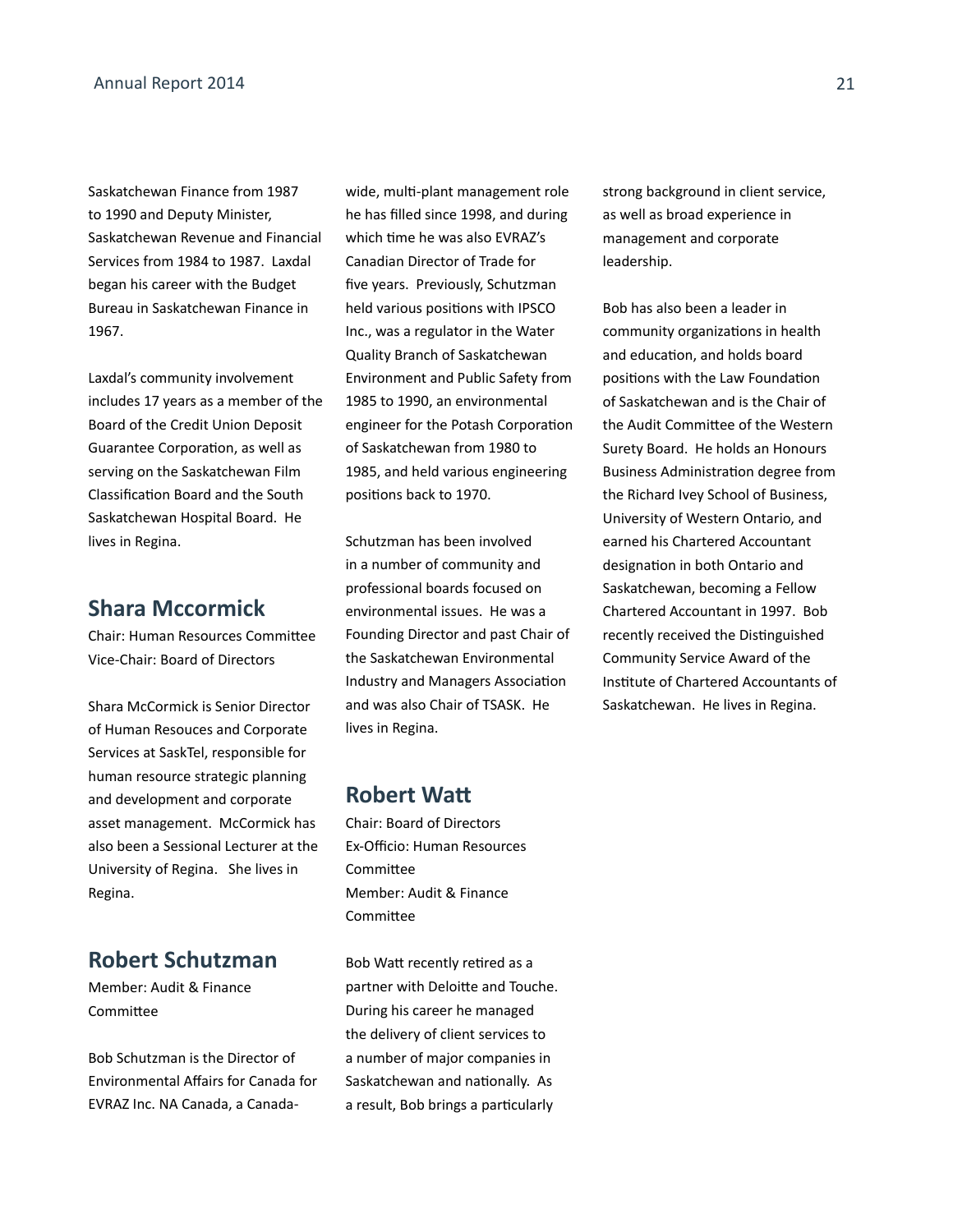### Management's Responsibility for the Financial Statements

To the Board of Directors:

Management is responsible for the preparation and presentation of the accompanying financial statements, including responsibility for significant accounting judgments and estimates in accordance with Canadian accounting standards for not-for-profit organizations and ensuring that all information in the annual report is consistent with the statements. This responsibility includes selecting appropriate accounting principles and methods, and making decisions affecting the measurement of transactions in which objective judgment is required.

In discharging its responsibilities for the integrity and fairness of the financial statements, management designs and maintains the necessary accounting systems and related internal controls to provide reasonable assurance that transactions are authorized, assets are safeguarded and financial records are properly maintained to provide reliable information for the preparation of financial statements.

The Board of Directors and the Audit and Finance Committee are composed entirely of Directors who are neither management nor employees of Technical Safety Authority of Saskatchewan ("TSASK"). The Audit and Finance Committee is responsible for overseeing management in the performance of its financial reporting responsibilities, and for recommending approval of the financial statements to the Board. The Audit and Finance Committee has the responsibility of meeting with management and the external auditors to discuss the internal controls over the financial reporting process, auditing matters and financial reporting issues. The Audit and Finance Committee is also responsible for recommending the appointment of the Authority's external auditors.

MNP LLP, an independent firm of Chartered Accountants, is appointed by the Board of Directors to audit the financial statements and report directly to the Board; their report follows. The external auditors have full and free access to, and meet periodically and separately with, both the Committee and management to discuss their audit findings.

September 11, 2014

\_\_\_\_\_\_\_\_\_\_\_\_\_\_\_\_\_\_\_\_\_\_\_\_\_\_ \_\_\_\_\_\_\_\_\_\_\_\_\_\_\_\_\_\_\_\_\_\_\_\_\_\_

Chief Executive Officer Vice President, Corporate Services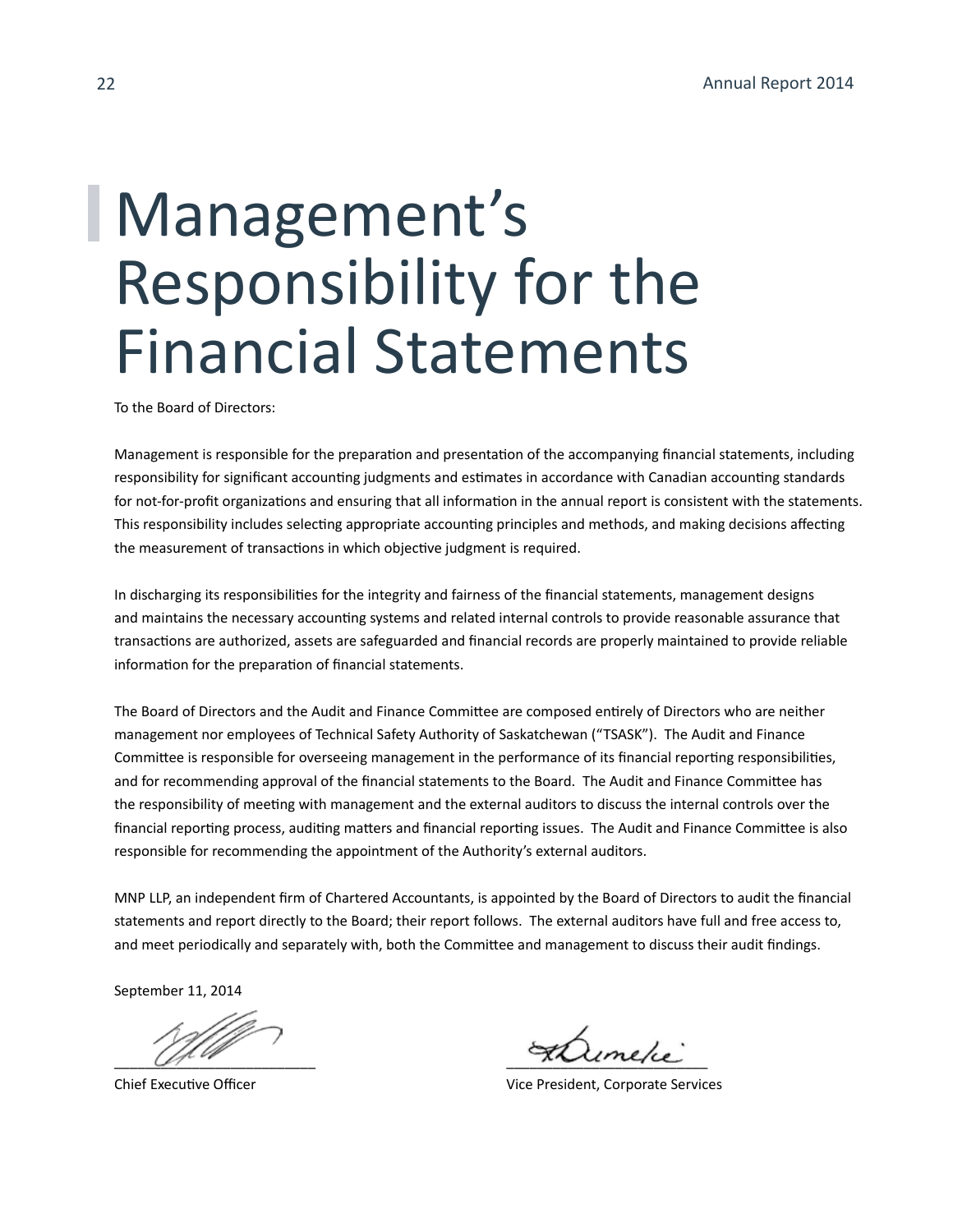## Independent Auditor's Report

To the Directors of Technical Safety Authority of Saskatchewan:

We have audited the accompanying financial statements of Technical Safety Authority of Saskatchewan ("TSASK"), which comprise of the statement of financial position as at June 30, 2014, and the statements of operations and changes in net assets, and cash flows for the year then ended, and a summary of significant accounting policies and other explanatory information.

#### *Management's Responsibility for the Financial Statements*

Management is responsible for the preparation and fair presentation of these financial statements in accordance with Canadian accounting standards for not-for-profit organizations and for such internal control as management determines is necessary to enable the preparation of financial statements that are free from material misstatement, whether due to fraud or error.

#### *Auditors' Responsibility*

Our responsibility is to express an opinion on these financial statements based on our audit. We conducted our audit in accordance with Canadian generally accepted auditing standards. Those standards require that we comply with ethical requirements and plan and perform the audit to obtain reasonable assurance about whether the financial statements are free from material misstatement.

An audit involves performing procedures to obtain audit evidence about the amounts and disclosures in the financial statements. The procedures selected depend on the auditors' judgment, including the assessment of the risks of material misstatement of the financial statements, whether due to fraud or error. In making those risk assessments, the auditor considers internal control relevant to the entity's preparation and fair presentation of the financial statements in order to design audit procedures that are appropriate in the circumstances, but not for the purpose of expressing an opinion on the effectiveness of the entity's internal control. An audit also includes evaluating the appropriateness of accounting policies used and the reasonableness of accounting estimates made by management, as well as evaluating the overall presentation of the financial statements.

We believe that the audit evidence we have obtained is sufficient and appropriate to provide a basis for our audit opinion.

#### *Opinion*

In our opinion, the financial statements present fairly, in all material respects, the financial position of TSASK as at June 30, 2014 and the results of its operations, changes in net assets and cash flows for the year then ended in accordance with Canadian accounting standards for not-for-profit organizations.

 $M$  $N$  $P$ <sub> $LL$  $P$ </sub>

September 11, 2014

Regina, Saskatchewan Chartered Accountants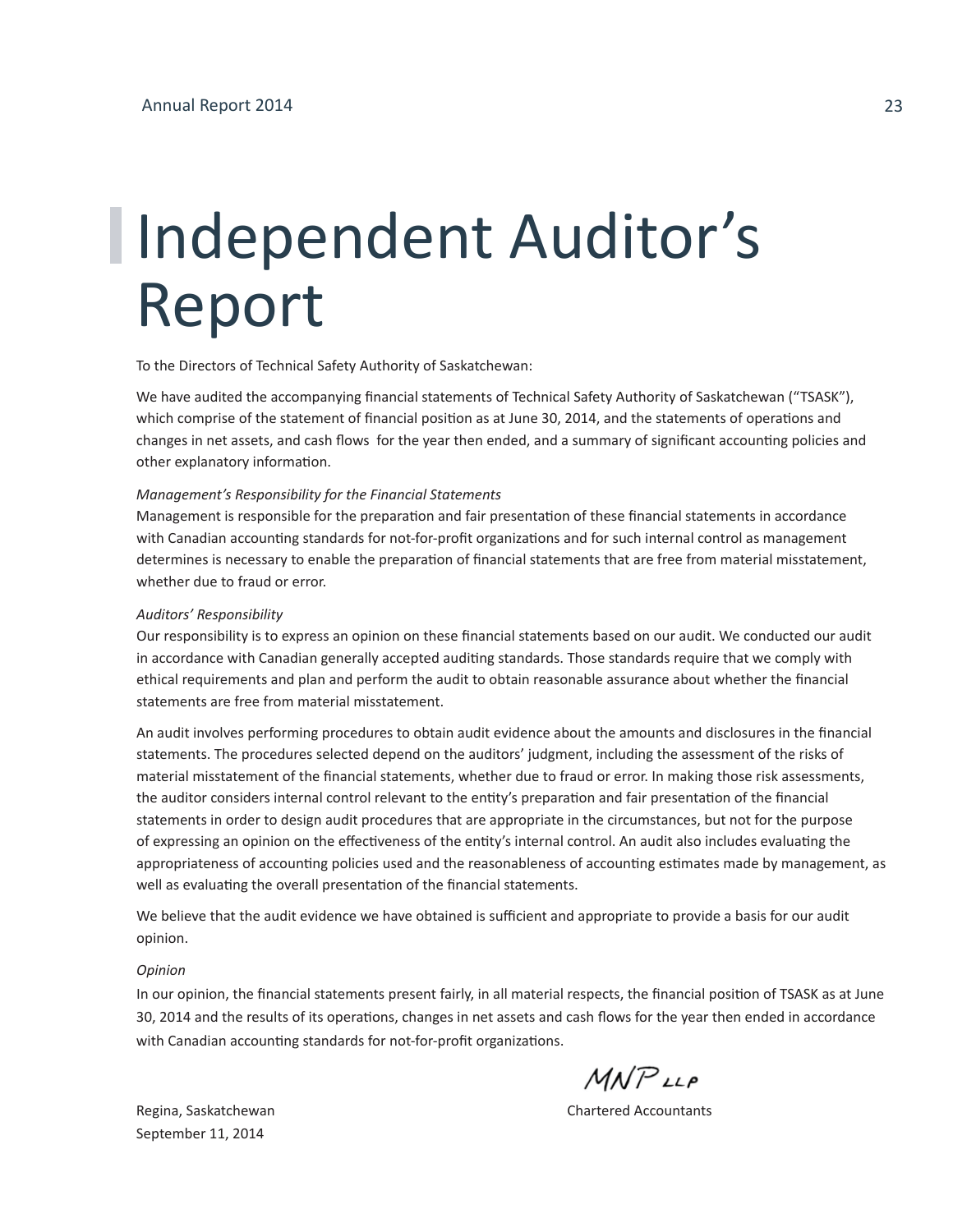### Financial Statements

**Technical Safety Authority of Saskatchewan Statement of Financial Position - as of June 30, 2014**

|                                                    | 2014            | 2013            |
|----------------------------------------------------|-----------------|-----------------|
| <b>ASSETS</b>                                      |                 |                 |
| <b>Current Assets</b>                              |                 |                 |
| Cash                                               | \$<br>4,606,410 | \$<br>3,590,204 |
| Accounts receivable (note 3)                       | 383,773         | 730,909         |
| Prepaid expenses                                   | 35,801          | 38,108          |
| Short term investments (note 4)                    | 850,509         |                 |
|                                                    | 5,876,493       | 4,359,221       |
| Long term investments (note 4)                     | 500,127         |                 |
| Tangible capital assets (note 5)                   | 1,102,674       | 1,234,137       |
| Intangible assets (note 6)                         | 658,710         | 402,184         |
|                                                    | \$<br>8,138,004 | \$<br>5,995,542 |
| <b>LIABILITIES AND NET ASSETS</b>                  |                 |                 |
| <b>Current Liabilities</b>                         |                 |                 |
| Accounts payable and accrued liabilities (note 8)  | \$<br>798,535   | \$<br>702,969   |
| Deferred revenue (note 9)                          | 2,567,278       | 1,896,487       |
| Deferred tenant allowance (note 10)                | 31,383          | 30,905          |
|                                                    | \$<br>3,397,196 | \$<br>2,630,361 |
| Deferred revenue (note 9)                          | 915,557         | 732,531         |
| Deferred tenant allowance (note 10)                | 245,837         | 272,991         |
|                                                    | \$<br>4,558,590 | \$<br>3,635,883 |
| Net Assets (note 11)                               |                 |                 |
| Invested in capital assets                         | \$<br>1,761,384 | \$<br>1,636,321 |
| Externally restricted - safety standards agreement | 600,000         | 1,200,000       |
| Capital reserve                                    | 400,000         |                 |
| Operating reserve                                  | 818,030         | (476, 662)      |
|                                                    | 3,579,414       | 2,359,659       |
|                                                    | \$<br>8,138,004 | \$<br>5,995,542 |

Commitments (note 12)

See accompanying notes to the financial statements.

**Approved by the Board:**

 $Zal$  field tool Director

Director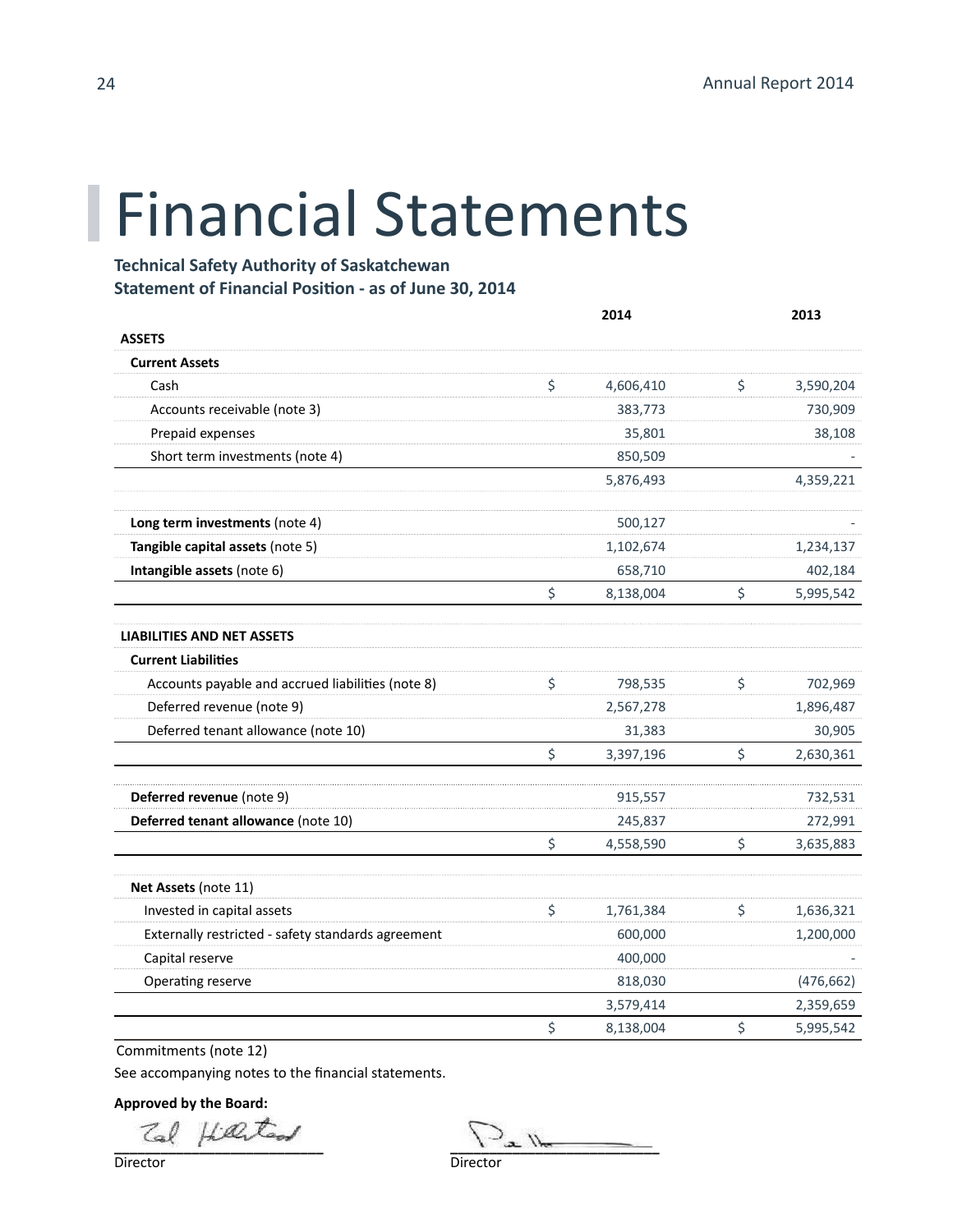### Financial Statements

### **Technical Safety Authority of Saskatchewan**

### **Statement of Operations and Changes in Net Assets - for the year ended June 30, 2014**

|                                        | 2014            | 2013            |
|----------------------------------------|-----------------|-----------------|
| <b>REVENUES</b>                        |                 |                 |
| Boiler and pressure vessel safety      | \$<br>7,855,782 | \$<br>6,649,674 |
| Elevator safety                        | 1,255,218       | 1,025,667       |
| Amusement ride safety                  | 45,827          | 39,911          |
| Other                                  | 60,740          | 56,484          |
|                                        | 9,217,567       | 7,771,736       |
| <b>EXPENSES</b>                        |                 |                 |
| Salaries and benefits                  | \$<br>5,711,126 | \$<br>5,665,623 |
| Legal, accounting and other services   | 212,210         | 332,626         |
| Rent, space and equipment              | 864,396         | 616,009         |
| Travel                                 | 448,732         | 457,430         |
| Administrative                         | 259,920         | 262,248         |
| <b>Board and committees</b>            | 88,046          | 104,447         |
| Other business expenses                | 268,444         | 242,990         |
| Amortization                           | 144,938         | 12,026          |
|                                        | 7,997,812       | 7,693,399       |
| <b>EXCESS OF REVENUE OVER EXPENSES</b> | \$<br>1,219,755 | 78,337          |
| Net Assets, beginning of year          | 2,359,659       | 2,281,322       |
| <b>NET ASSETS, END OF YEAR</b>         | \$<br>3,579,414 | \$<br>2,359,659 |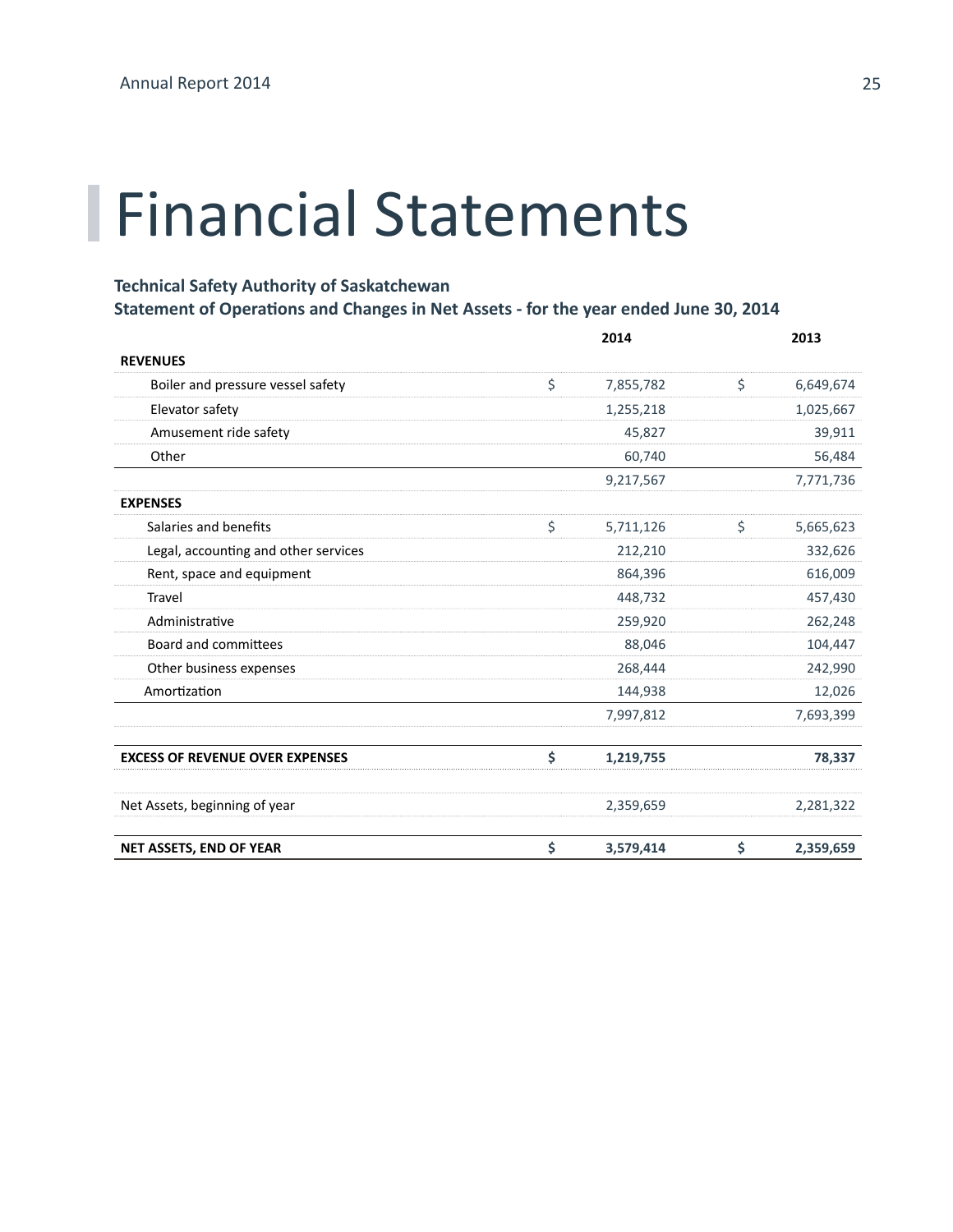### Financial Statements

**Technical Safety Authority of Saskatchewan Statement of Cash Flows - for the year ended June 30, 2014**

|                                          | 2014            |    |               |
|------------------------------------------|-----------------|----|---------------|
| <b>CASH FLOWS FROM (USED IN)</b>         |                 |    |               |
| <b>OPERATING ACTIVITIES</b>              |                 |    |               |
| Excess of revenue over expenses          | \$<br>1,219,755 | \$ | 78,337        |
| Items not affecting cash                 |                 |    |               |
| Amortization of tangible capital assets  | 144,938         |    | 12,026        |
| Amortization of tenant allowance         | (31, 543)       |    | (10, 303)     |
|                                          | 1,333,150       |    | 80,060        |
| Net change in non-cash working capital   |                 |    |               |
| Accounts receivables                     | 347,136         |    | (479, 396)    |
| Prepaid expenses                         | 2,307           |    | (25, 764)     |
| Accounts payable and accrued liabilities | 95,567          |    | 4,952         |
| Deferred revenue                         | 853,817         |    | 702,762       |
| Deferred tenant allowance                | 4,867           |    | 314,199       |
|                                          | 2,636,844       |    | 596,813       |
| <b>INVESTING ACTIVITIES</b>              |                 |    |               |
| Additions to tangible capital assets     | (13, 476)       |    | (1, 246, 163) |
| Additions to intangible assets           | (256, 526)      |    | (287, 439)    |
| Purchase of investments                  | (1,350,636)     |    |               |
|                                          | (1,620,638)     |    | (1,533,602)   |
| <b>INCREASE (DECREASE) IN CASH</b>       | 1,016,206       |    | (936, 789)    |
| CASH, BEGINNING OF THE YEAR              | 3,590,204       |    | 4,526,993     |
| <b>CASH, END OF YEAR</b>                 | \$<br>4,606,410 | \$ | 3,590,204     |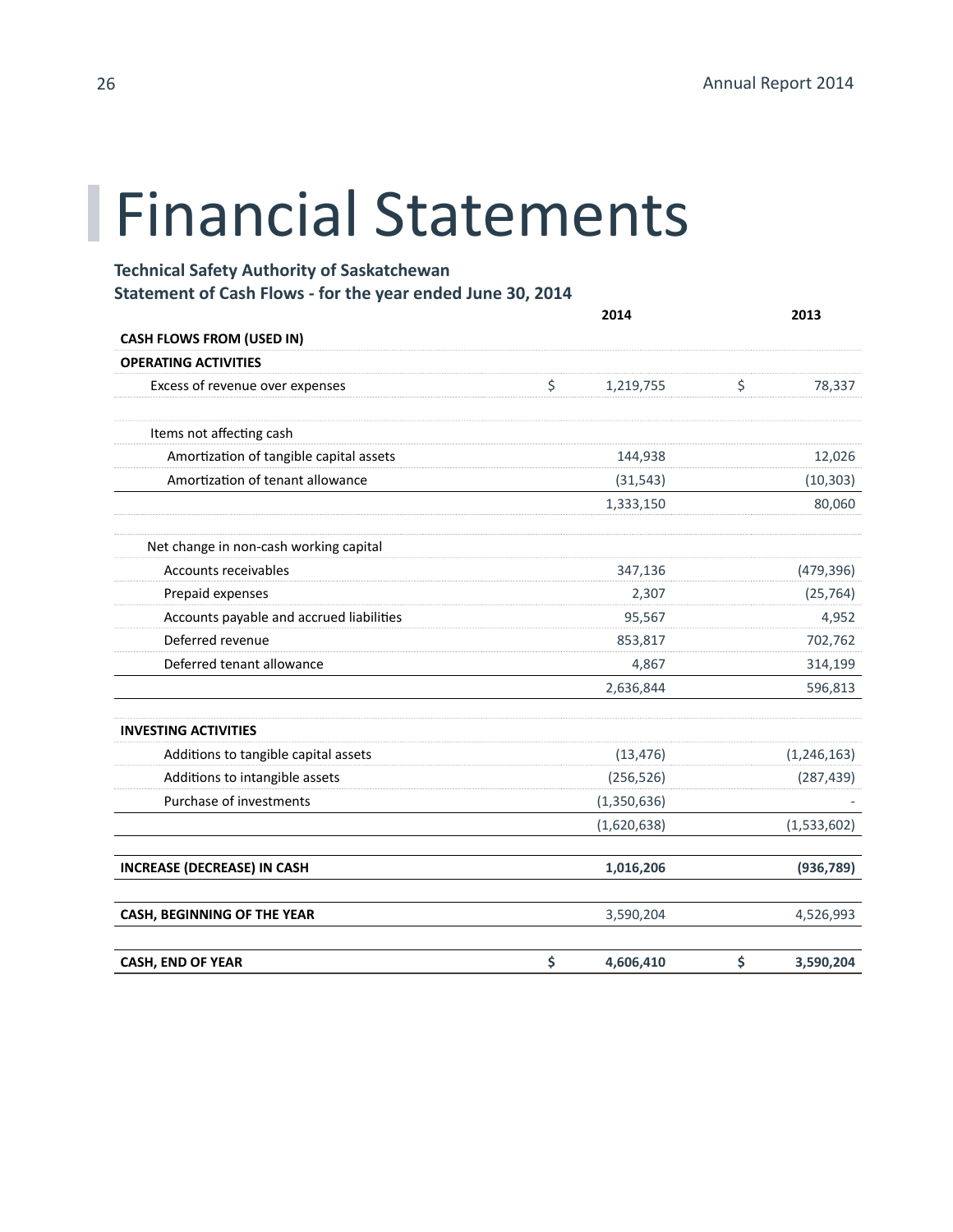#### **1. NATURE OF BUSINESS**

The Technical Safety Authority of Saskatchewan (TSASK) is a not-for-profit organization which was established effective July 1, 2010 through the passing of The Technical Safety Authority of Saskatchewan Act (the "Act"). TSASK was created from the Licensing and Inspections Branch of the Ministry of Corrections, Public Safety and Policing (now the Ministry of Justice), with a mandate of delivering safety programs related to pressure equipment, elevating devices and amusement rides.

TSASK's registration, inspection, certification and licensing programs and services operate on a fee-for-service basis. These fees are charged to the sectors involved in the manufacturing, installing and operating of technical equipment. TSASK entered into the Safety Standards Agreement with the Government of Saskatchewan to establish the rights and responsibilities of the parties and the terms and conditions for the delegation to TSASK of the administration of the safety statutes in accordance with the Act.

TSASK administers and enforces the following legislated safety statutes:

- The Boiler and Pressure Vessel Act, 1999
- The Passenger and Freight Elevator Act
- The Amusement Ride Safety Act

### **2. SIGNIFICANT ACCOUNTING POLICIES**

### **(a) Basis of Accounting**

TSASK's financial statements are prepared in accordance with Canadian generally accepted accounting standards for not-for-profit organizations.

#### **(b) Use of Estimates**

The preparation of financial statements requires management to make estimates and assumptions that affect the reported amounts of assets and liabilities, the disclosure of contingent liabilities at the date of the financial statements and the reported amounts of revenue and expenses during the year. In particular, accounts receivables are stated after an evaluation to determine collectibility is conducted and an appropriate allowance for doubtful accounts is provided where considered necessary. Estimates are also used to determine amortization which is based on the estimated useful lives of the assets. The percentage of completion of revenue is also estimated. Estimates are based on management's knowledge of current events and actions TSASK may undertake in the future. These estimates and assumptions are reviewed periodically and adjusted for as required.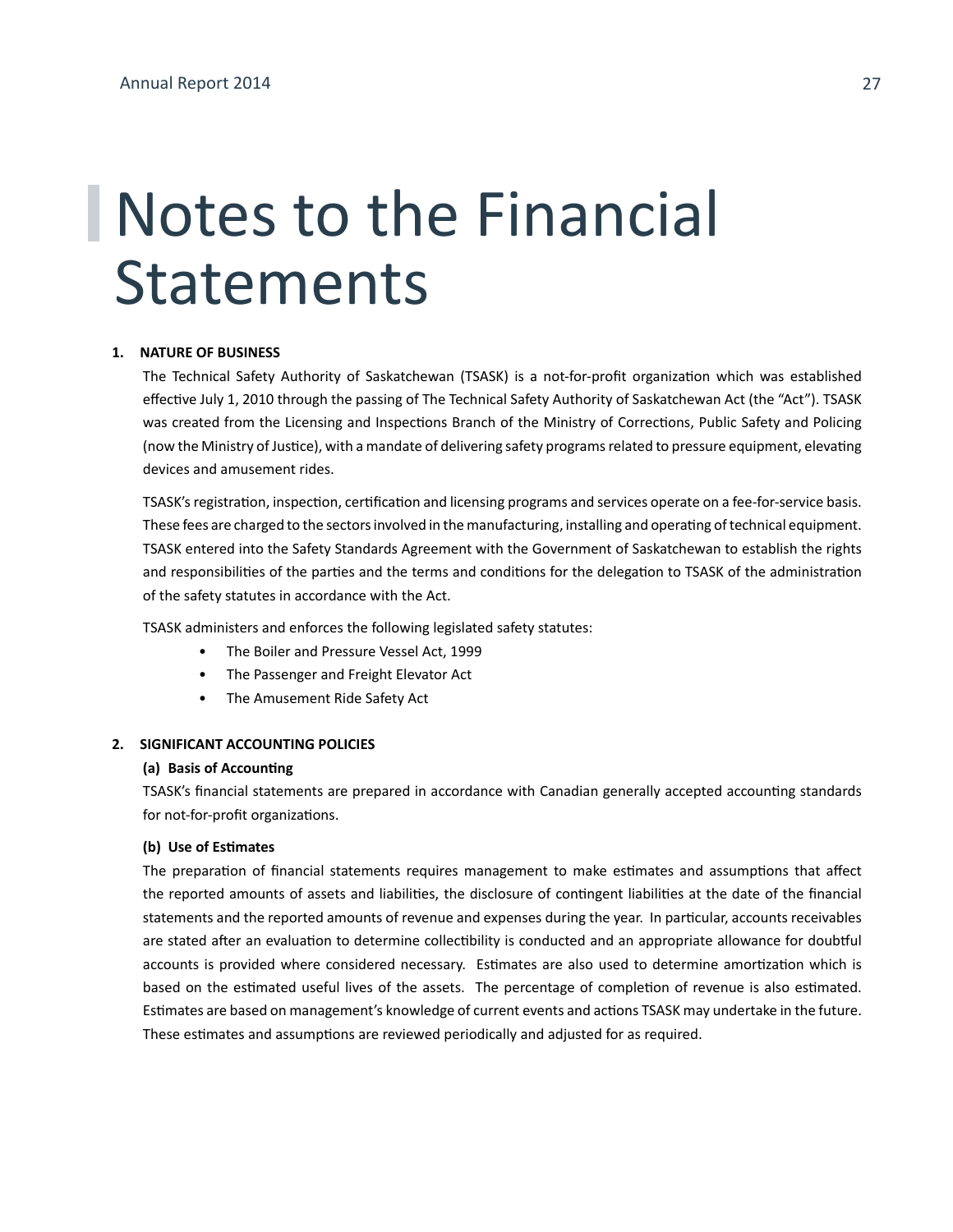### **2. SIGNIFICANT ACCOUNTING POLICIES (continued)**

### **(c) Revenue Recognition**

TSASK follows the deferral method of accounting for grant contributions. Unrestricted contributions are recognized as revenue when received or receivable if the amount to be received can be reasonably estimated, collection is reasonably assured and the expenses relating to the contribution are incurred.

When a fee covers a specific period, revenues are recognized evenly over that period. Unearned fees are recorded as deferred revenue. All other revenues are recorded when services are performed and are recorded on the accrual basis.

#### **(d) Corporate Income Taxes**

TSASK is incorporated as a not-for-profit organization and is exempt from federal and provincial income taxes.

### **(e) Cash**

Cash is comprised of balances with the bank and is recognized at fair value.

### **(f) Accounts Receivable**

Management evaluates collectability of customer receivables depending on the customer and the nature of the service provided. Collectability of receivables is reviewed and adjusted for as required. Account balances are provided for in excess of revenue over expenses when management determines that it is probable that the receivable will be collected.

### **(g) Investments**

Investments consist of guaranteed investment certificates as well as term deposits and are carried at their fair market value. Investments expected to be realized beyond the next fiscal year are classified as long-term.

#### **(h) Tangible Capital Assets**

Tangible capital assets are recorded at cost. Amortization of property and equipment commences when it is brought in to service and is provided on a straight-line basis over the estimated useful lives of the assets as follows:

> Furniture and equipment 7 years Leasehold improvements term of the lease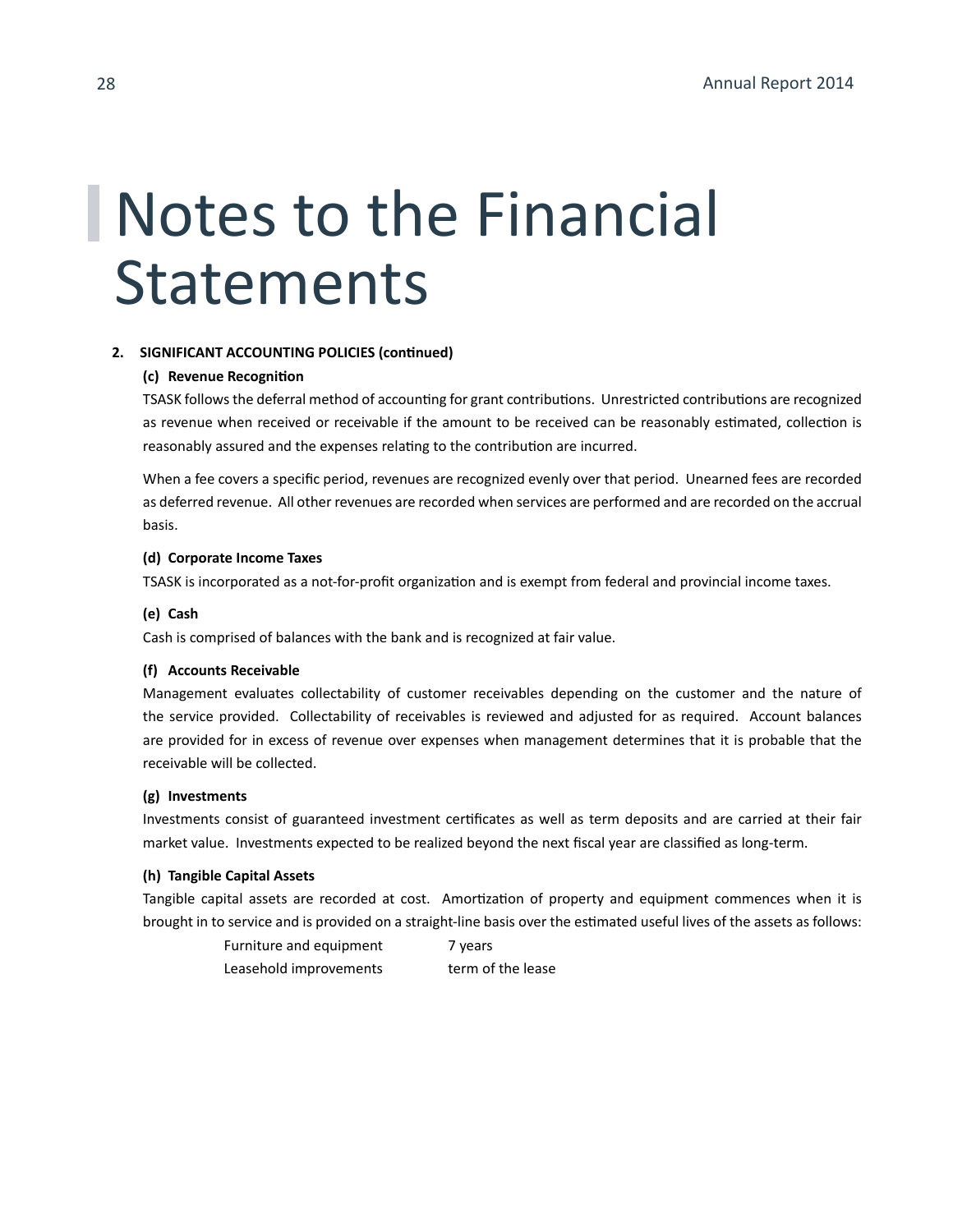#### **2. SIGNIFICANT ACCOUNTING POLICIES (continued)**

#### **(i) Intangible Assets**

Direct costs attributed to customizations of third party software are capitalized and are recorded at cost. Costs to support or service customized third party software are expensed in the period incurred. Amortization of software commences when it is brought in to service and is provided on a straight-line basis over the estimated useful life of the asset (3 - 5 years).

#### **(j) Financial Asset Impairment**

TSASK assesses impairment of all its financial assets measured at cost or amortized cost. TSASK groups assets for impairment testing when available information is not sufficient to permit identification of each individually impaired financial asset in the group. Management considers whether the issuer is having significant financial difficulty and/ or whether there has been a breach in contract, in determining whether objective evidence of impairment exists. Where there is an indication of impairment, TSASK determines whether it has resulted in a significant adverse change in the expected timing or amount of future cash flows during the year. If so, TSASK reduces the carrying amount of any impaired financial assets to the highest of: the present value of cash flows expected to be generated by holding the assets; and the amount that could be realized by selling the assets. Any impairment, which is not considered temporary, is included in current year earnings.

TSASK reverses impairment losses on financial assets when there is a decrease in impairment and the decrease can be objectively related to an event occurring after the impairment loss was recognized. The amount of the reversal is recognized in excess of revenue over expenses.

#### **(k) Deferred Tenant Allowance**

Deferred tenant allowance includes amounts received in lease agreements related to leasehold improvements. Amortization of the deferred tenant allowance is recognized over the length of the lease on a straight-line basis.

### **(l) Financial Instruments**

Financial instruments are recognized when TSASK becomes party to the contractual provisions of the financial instrument. All financial instruments are initially recorded at fair value. Financial assets and liabilities originated and issued in related party transactions are initially measured at their carrying or exchange amount in accordance with CPA Canada 3840 Related Party Transactions.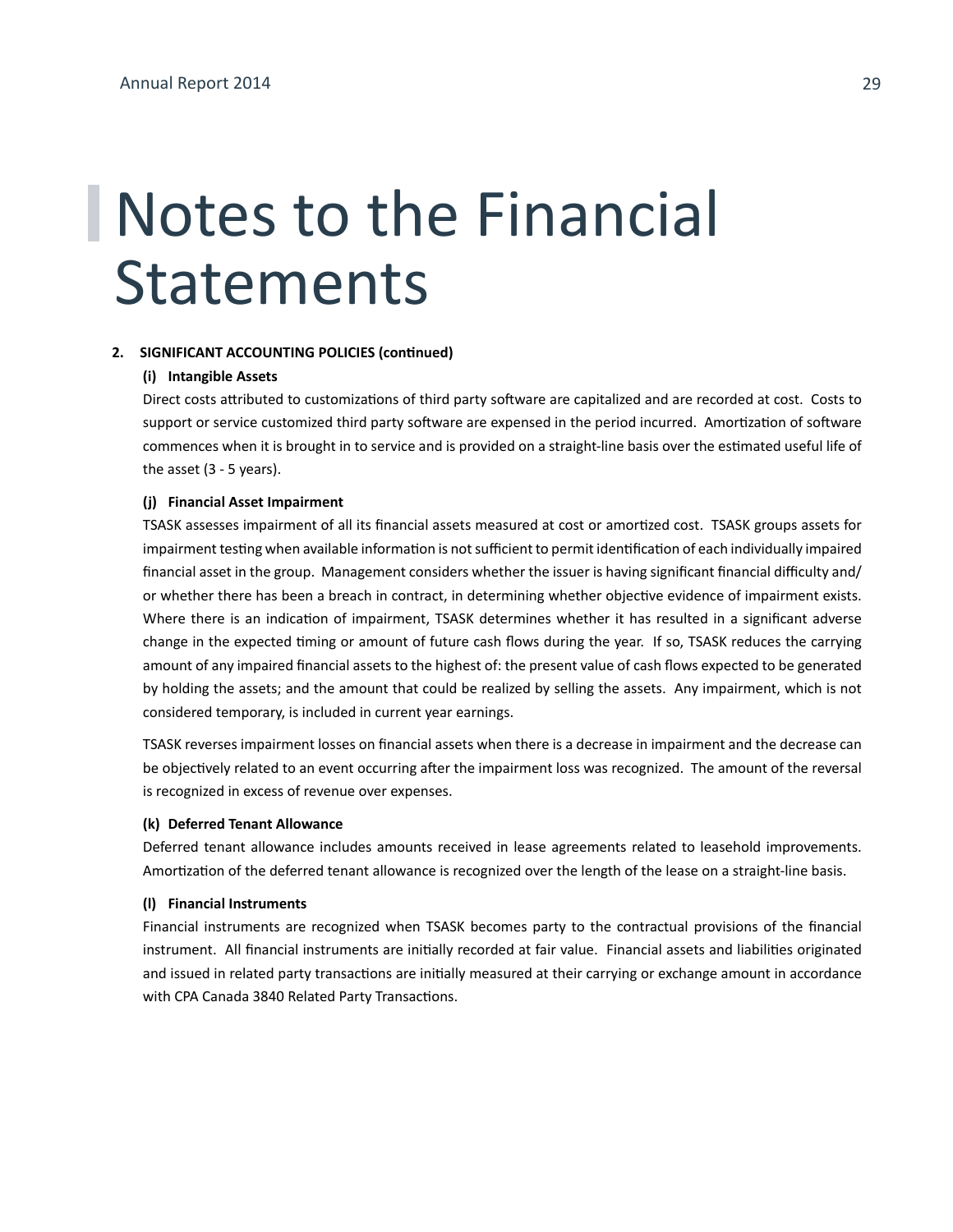### **2. SIGNIFICANT ACCOUNTING POLICIES (continued)**

At initial recognition, TSASK may irrevocably elect to subsequently measure any financial instrument at fair value. TSASK has elected to measure investments at fair value.

TSASK subsequently measures all other financial instruments at cost or amortized cost, except for investments which are carried at fair value.

### **(m) Net Assets**

### **(i) Invested in capital assets**

Net assets invested in capital assets of \$1,761,384 (2013 - \$1,636,321) represent the amount of net assets that are not available for other purposes due to investment in long term assets.

### **(ii) Externally restricted reserve - safety standards agreement**

The Safety Standards Agreement requires TSASK to maintain adequate surplus to protect the organization from unforeseen circumstances that would affect the viability of TSASK. The Board of Directors has restricted \$600,000 for this purpose.

#### **(iii) Capital reserve**

A capital reserve of \$400,000 has been established by the Board of Directors to fund long-term investment projects, such as the modernization of facilities and information technology systems.

### **(iv) Operating reserve**

The operating reserve represents all accumulated surplus. This amount can be used to fund future operating initiatives.

### **3. ACCOUNTS RECEIVABLE**

|                                   | 2014    | 2013    |
|-----------------------------------|---------|---------|
| Trade                             | 277,258 | 246,505 |
| Other receivables                 | 106,515 | 457,634 |
| Goods and services tax receivable | -       | 26,770  |
|                                   | 277,258 | 246,505 |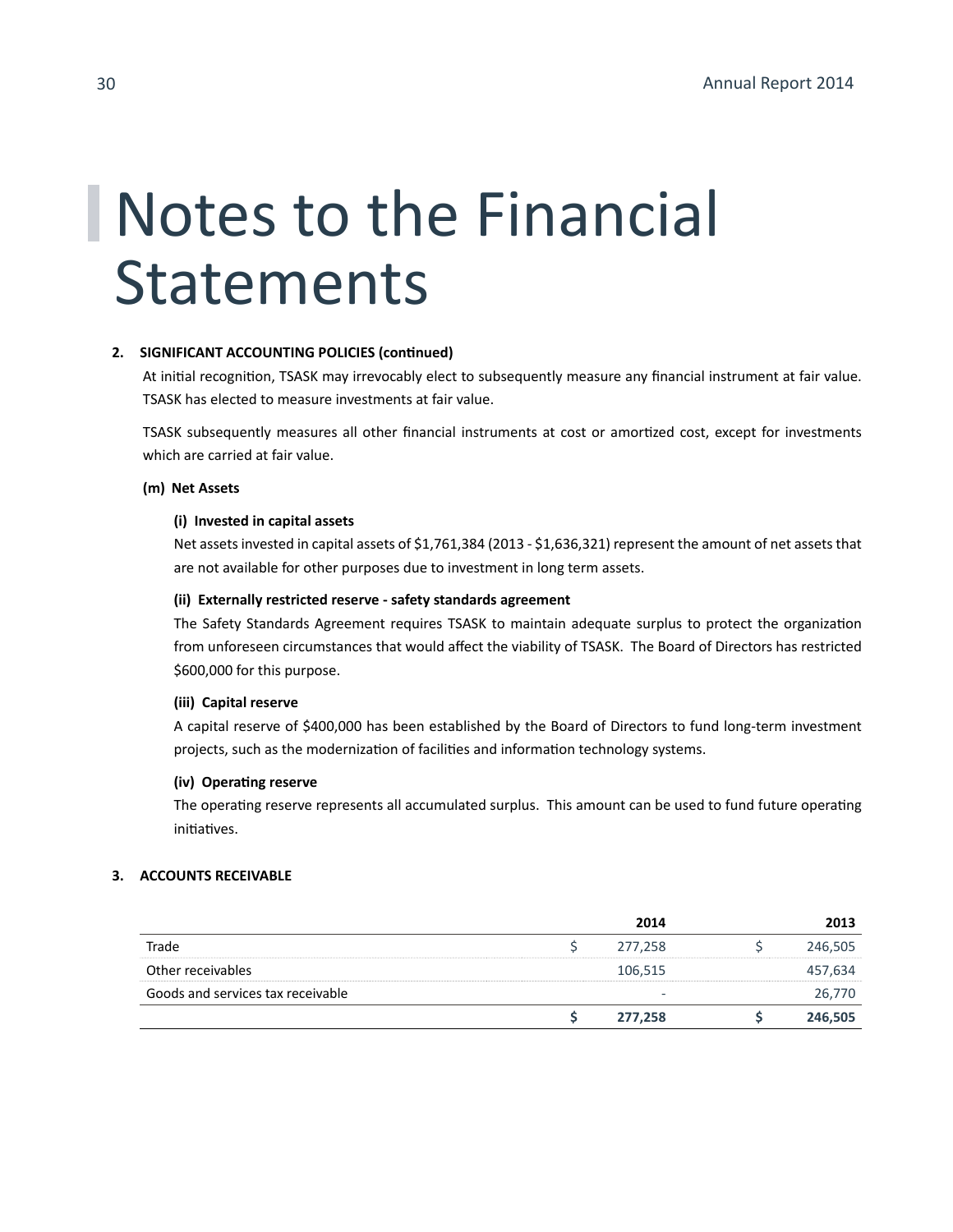### **4. INVESTMENTS**

(i) Short term investments consist of term deposits and guaranteed investment certificates of \$850,509 (2013 nil) with yields between 1.30% and 1.40%, maturing prior to December 19, 2014.

(ii) Long term investments consist of the following, maturing on June 26, 2017, at a rate of 1.55%:

|                                    | <b>COST 2014</b> |         | <b>MARKET VALUE</b> |         | <b>COST 2013</b> | <b>MARKET VALUE</b> |
|------------------------------------|------------------|---------|---------------------|---------|------------------|---------------------|
| Guaranteed Investment Certificates |                  | 500,000 |                     | 500.127 |                  |                     |

### **5. TANGIBLE CAPITAL ASSETS**

|                          | <b>Cost 2014</b> | Accumulated<br>Amortization<br>2014 | <b>Cost 2013</b> | Accumulated<br>Amortization<br>2013 |
|--------------------------|------------------|-------------------------------------|------------------|-------------------------------------|
| Furniture and equipment  | 636,724          | 215.609                             | 628,591          | 145,748                             |
| Leasehold improvements   | 762,846          | 81,287                              | 757,503          | 6,209                               |
|                          | 1,399,570        | 296,896                             | 1.386.094        | 151,957                             |
| Accumulated amortization | (296,896)        |                                     | (151, 957)       |                                     |
| Net book value           | 1,102,674        |                                     | 1,234,137        |                                     |

#### **6. INTANGIBLE ASSETS**

|                          |                          | Accumulated<br>Amortization |                  |  |      |
|--------------------------|--------------------------|-----------------------------|------------------|--|------|
|                          | <b>Cost 2014</b>         | 2014                        | <b>Cost 2013</b> |  | 2013 |
| Software                 | 658,710                  | $\overline{\phantom{a}}$    | 402.184          |  |      |
| Accumulated amortization | $\overline{\phantom{a}}$ |                             |                  |  |      |
| Net book value           | 658,710                  |                             | 402,184          |  |      |

The management information system software is being customized. Amortization will commence once the software is operational.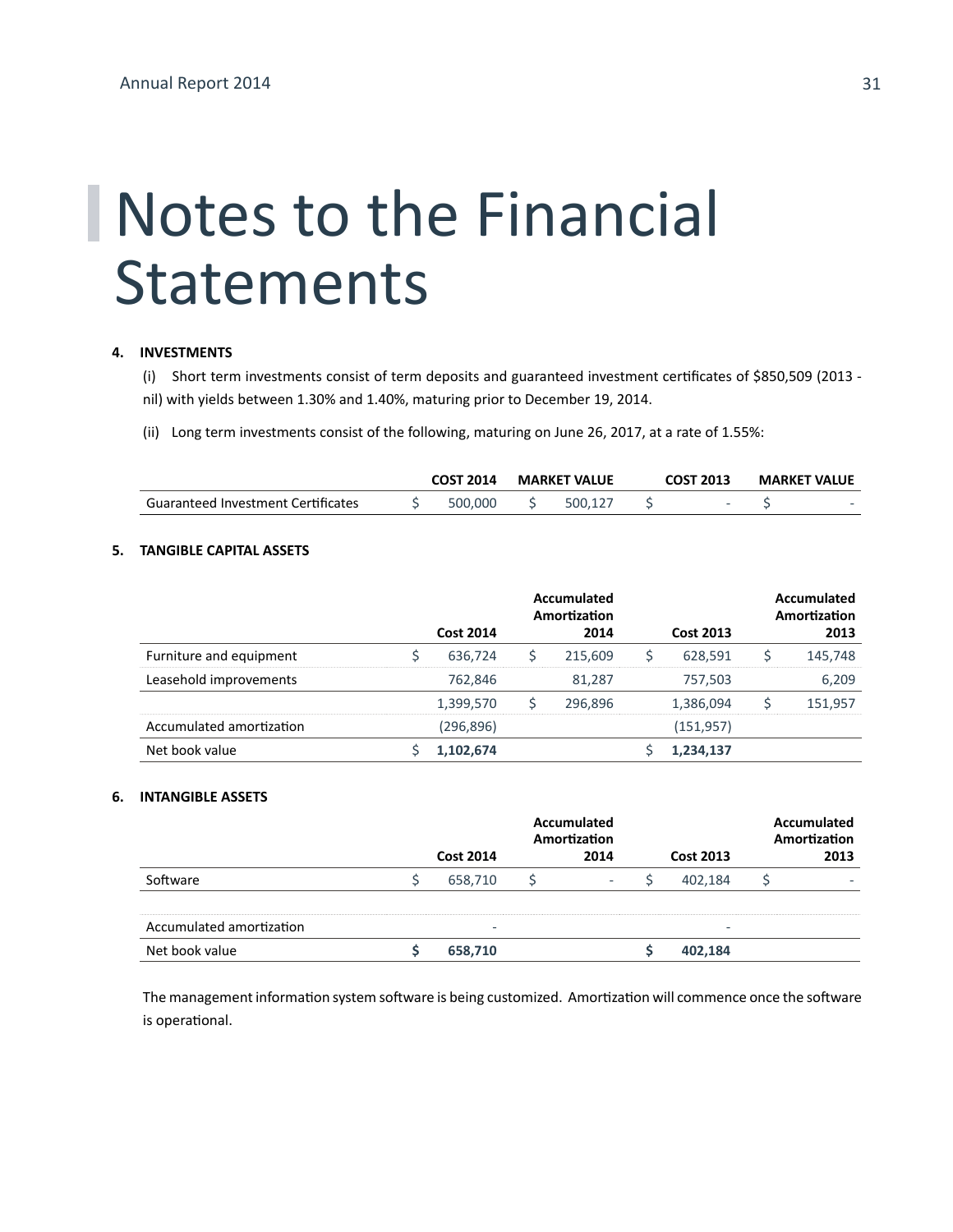### **7. DEMAND OPERATING FACILITY AGREEMENT**

TSASK has a Demand Operating Facility Agreement providing for a revolving line of credit for loans and overdrafts not to exceed \$250,000. The interest rate is set at prime rate + 0.500% per annum. Bank Security under the agreement consists of a first charge to acquired personal property and guarantees. There were no amounts drawn down during the year (2013 – \$nil).

### **8. ACCOUNTS PAYABLE AND ACCRUED LIABILITIES**

|                                | 2014    | 2013    |
|--------------------------------|---------|---------|
| Trade payables                 | 14,124  | 47,850  |
| <b>Accrued liabilities</b>     | 127,337 | 173,345 |
| Employment insurance payable   | 5,569   | 6,801   |
| Canada pension plan payable    | 13,197  | 15,473  |
| Employee income tax payable    | 45.542  | 46,095  |
| Payroll employer liabilities   | 589,906 | 413,174 |
| Provincial sales tax payable   | 363     | 231     |
| Goods and services tax payable | 2,497   |         |
|                                | 798,535 | 702.969 |

### **9. DEFERRED REVENUE**

|                                               |   | 2014      | 2013      |
|-----------------------------------------------|---|-----------|-----------|
| Deferred elevator licensing                   |   | 475,492   | 426,677   |
| Deferred operators licensing                  |   | 1,701,992 | 1,336,236 |
| Deferred boiler and pressure vessel licensing |   | 1,305,351 | 866,105   |
| Total deferred revenue                        |   | 3,482,835 | 2,629,018 |
|                                               |   |           |           |
| Current portion                               |   | 2,567,278 | 1,896,487 |
| Long term                                     | S | 915,557   | 732,531   |
|                                               |   |           |           |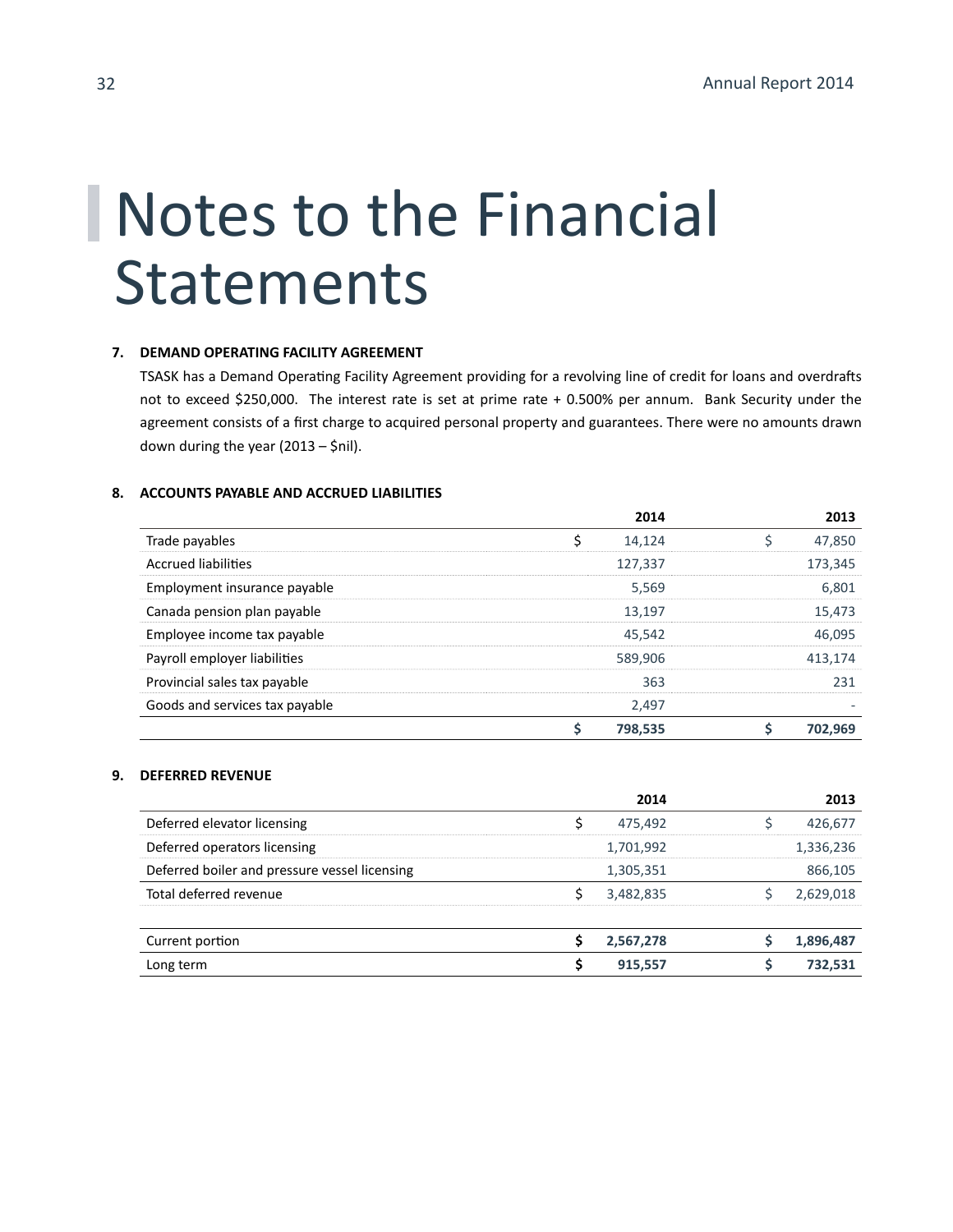#### **10. DEFERRED TENANT ALLOWANCE**

|                                              | 2014      | 2013      |
|----------------------------------------------|-----------|-----------|
| Deferred tenant allowance, beginning of year | 303,896   |           |
| Allowance received during the year           | 4,867     | 314,199   |
| Amortization of tenant allowance             | (31, 543) | (10, 303) |
| Deferred tenant allowance, end of year       | 277,220   | 303,896   |
|                                              |           |           |
| Current portion                              | 31,383    | 30,905    |
| Long term                                    | 245.837   | 272.991   |

### **11. NET ASSETS**

|                                                 |    |                                             |                             |    | <b>Externally</b>                   |                           |    |           |
|-------------------------------------------------|----|---------------------------------------------|-----------------------------|----|-------------------------------------|---------------------------|----|-----------|
|                                                 |    | <b>Invested in</b><br><b>Capital Assets</b> | Operating<br><b>Reserve</b> |    | <b>Restricted</b><br><b>Reserve</b> | Capital<br><b>Reserve</b> |    | Total     |
| Net assets, June 30,<br>2012                    | \$ | 114,745                                     | \$<br>266,577               | \$ | 1,200,000                           | \$<br>700,000             | \$ | 2,281,322 |
| Excess of revenue over<br>expenses              |    |                                             | 78,337                      |    |                                     |                           |    | 78,337    |
| Investment in tangible<br>and intangible assets |    | 1,521,576                                   | (1,521,576)                 |    |                                     |                           |    |           |
| Interfund transfers                             |    |                                             | 700,000                     |    | ٠                                   | (700,000)                 |    |           |
| Net assets, June 30,<br>2013                    | Ś  | 1,636,321                                   | \$<br>(476, 662)            | Ś. | 1,200,000                           | \$                        | Ś  | 2,359,659 |
| Excess of revenue over<br>expenses              |    |                                             | 1,219,755                   |    | $\overline{\phantom{a}}$            |                           |    | 1,219,755 |
| Investment in tangible<br>and intangible assets |    | 125,063                                     | (125,063)                   |    |                                     |                           |    |           |
| Interfund transfers                             |    |                                             | 200,000                     |    | (600,000)                           | 400,000                   |    |           |
| Net assets, June 30,<br>2014                    | Ś  | 1,761,384                                   | \$<br>818,030               | \$ | 600,000                             | \$<br>400,000             | Ś  | 3,579,414 |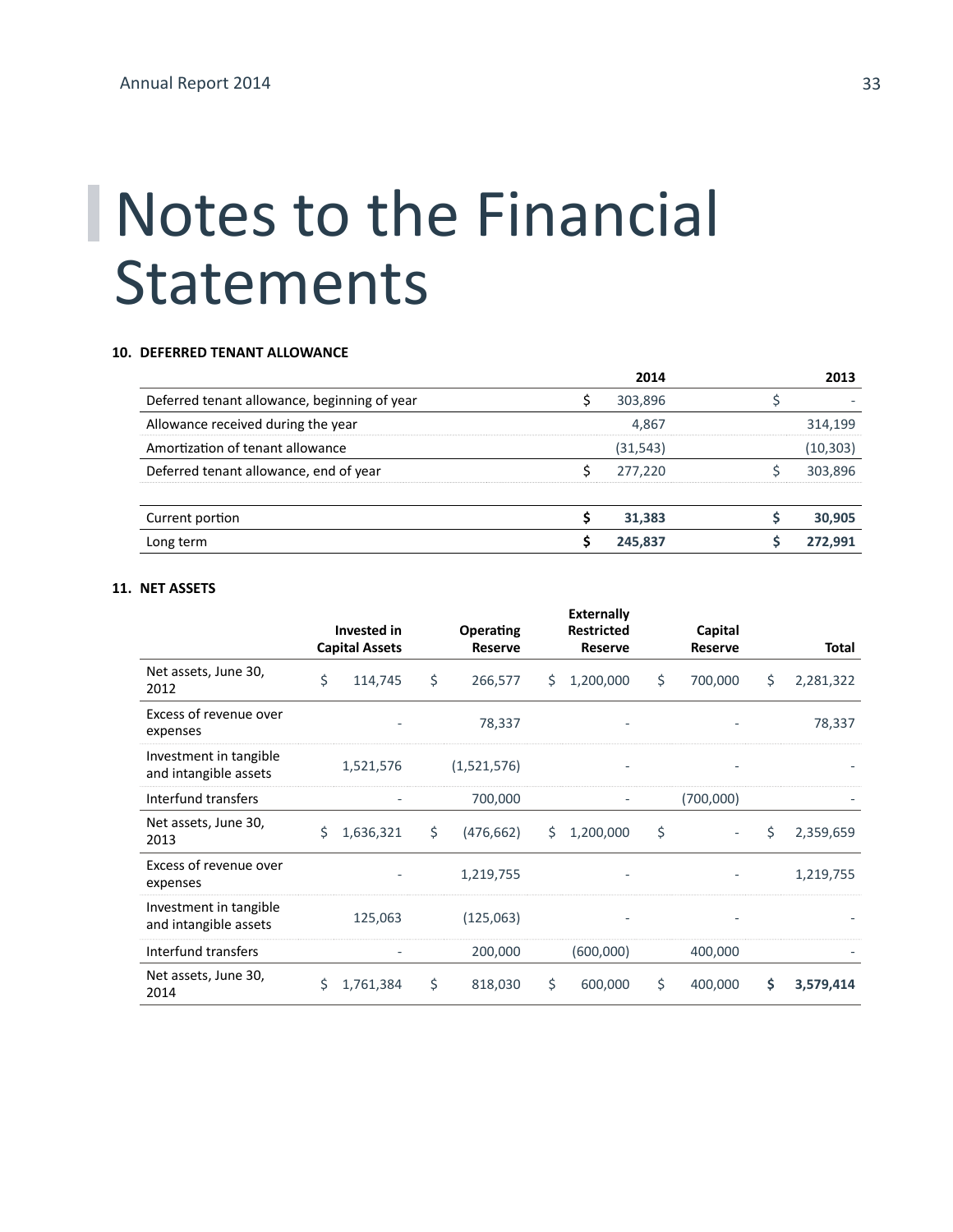### **12. COMMITMENTS**

TSASK has entered into various lease agreements with minimum annual payments as follows:

|            | 2,545,040 |
|------------|-----------|
| Thereafter | 1,080,304 |
| 2019       | 294,628   |
| 2018       | 270,577   |
| 2017       | 270,577   |
| 2016       | 275,775   |
| 2015       | 353,179   |

### **13. FINANCIAL INSTRUMENTS**

### **FAIR VALUE**

TSASK's financial instruments consist of cash, accounts receivable, investments and accounts payable and accrued liabilities. The carrying amount of TSASK's financial instruments approximates fair value, due to relatively short term maturities.

### **CREDIT RISK**

TSASK is exposed to credit risk of its trade receivables. TSASK manages this credit risk through monitoring of credit balances and active collection activity. In the event that an account is deemed uncollectible, the account is written off as bad debt.

### **INTEREST RATE RISK**

Interest rate risk is the risk that the value of a financial instrument might be adversely affected by a change in interest rates. TSASK has no significant exposure to interest rate risk.

### **LIQUIDITY RISK**

Liquidity risk is the risk that TSASK will not be able to meet its financial obligations as they fall due. TSASK's approach to managing liquidity risk is to ensure that it will have sufficient working capital and cash flow generated from operations to fund the operations and settle debt and liabilities when due. TSASK also maintains an operating reserve to mitigate this risk (note 11). Contractual obligations and payments related to financial liabilities as at June 30, 2014 are all expected to be paid by June 30, 2015.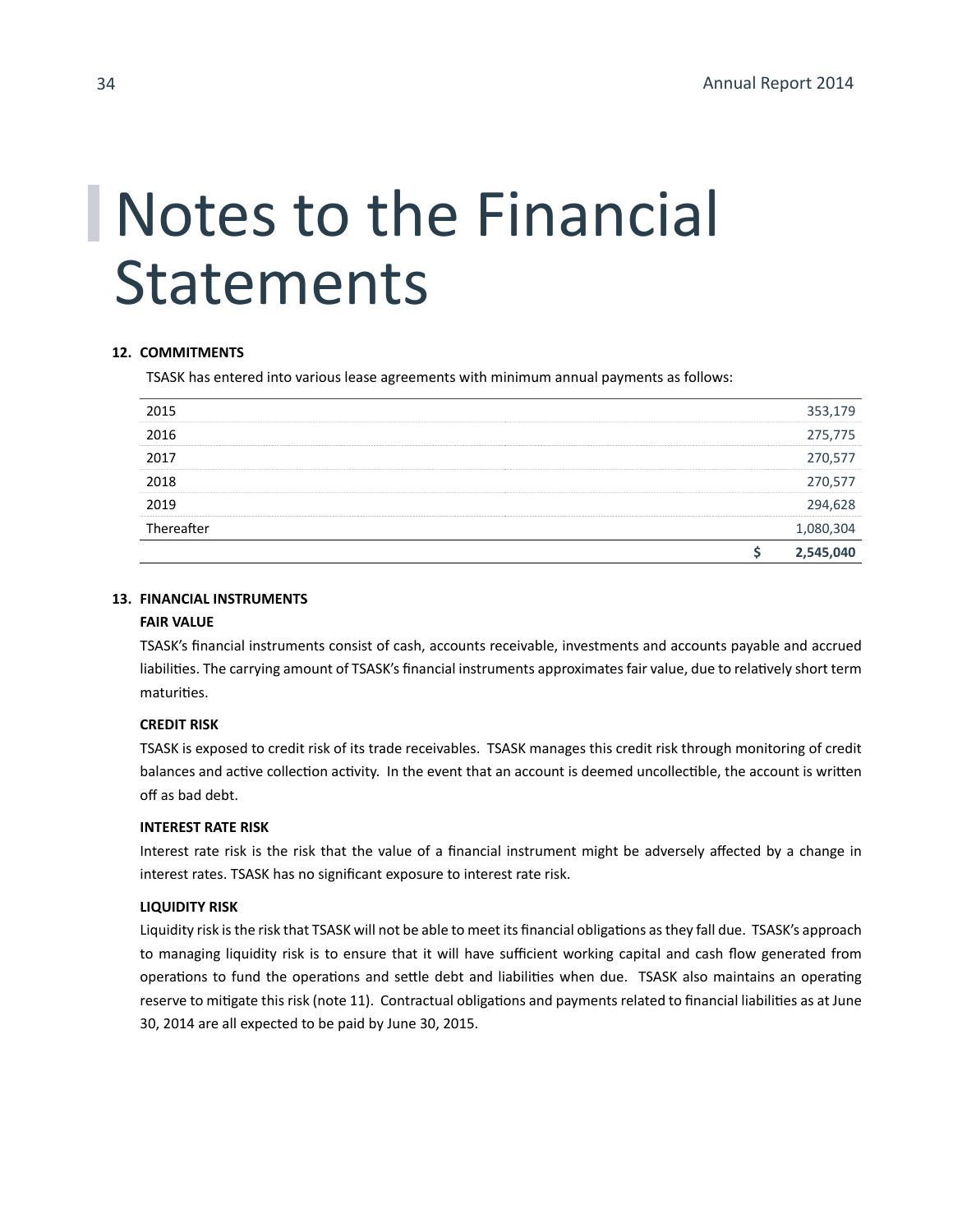### **13. FINANCIAL INSTRUMENTS (continued)**

### **FOREIGN CURRENCY RISK**

Foreign exchange risk is the risk that the fair value or future cash flows of a financial instrument will fluctuate because of changes in foreign exchange rates. TSASK enters in to transactions to receive income denominated in US dollars. TSASK has no significant exposure to foreign currency risk.

#### **14. PENSION PLAN**

TSASK participates in the Public Employees Pension Plan (PEPP), a defined contribution pension plan. TSASK's obligations to PEPP are limited to 7.50% of earnings for all employees for current services. During the year, TSASK contributed \$347,299 (2013 - \$338,282) to PEPP, which is recorded as an expense.

### **15. TRANSACTIONS WITH GOVERNMENT**

TSASK has routine operating transactions with the Government of Saskatchewan which are recorded at the rates charged by the Government of Saskatchewan and are settled on normal trade terms. Included in expenses are transactions with the Government of Saskatchewan amounting to \$790,667 (2013 - \$800,868) of which \$63,677 (2013 – \$30,760) was payable at June 30, 2014.

#### **16. COMPARATIVE AMOUNTS**

Certain prior year comparative figures have been reclassified to conform to current year's presentation.